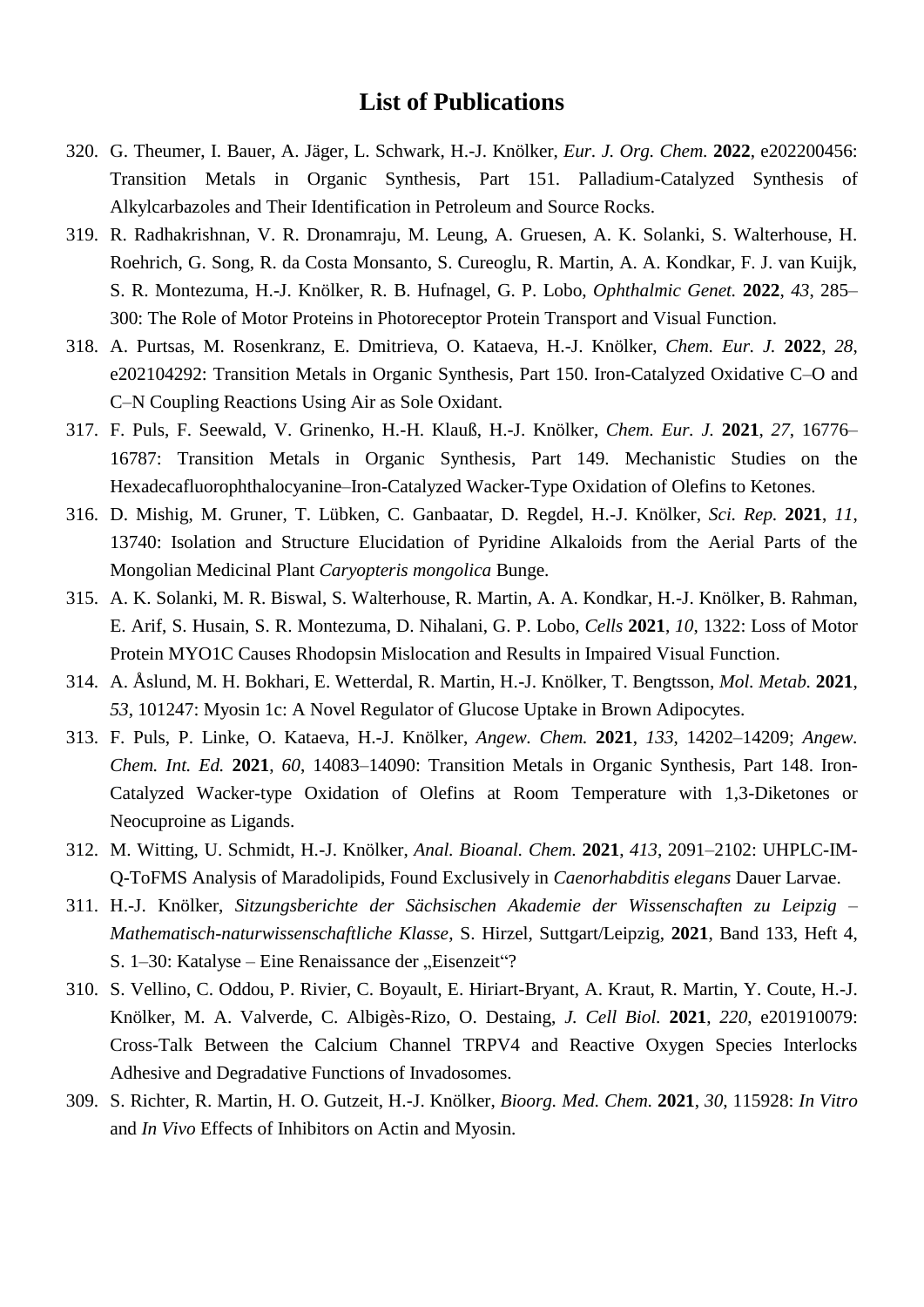- 308. V. Lösle, O. Kataeva, H.-J. Knölker, *Synthesis* **2021**, *53*, 359–364: Transition Metals in Organic Synthesis, Part 147. First Total Synthesis and Investigation of the X-ray Crystal Structure of the Pyrano[3,2-*a*]carbazole Alkaloid Clausenalansine A.
- 307. V. Lösle, H.-J. Knölker, *Arkivoc* **2020**, *vii*, 192–200: Transition Metals in Organic Synthesis, Part 146. Synthesis of Indolo[2,3-*a*]carbazole via an Intramolecular McMurry Coupling.
- 306. H. Klafki, P. Rieper, A. Matzen, S. Zampar, O. Wirths, J. Vogelsang, D. Osterloh, L. Rohdenburg, T. J. Oberstein, O. Jahn, I. Beyer, I. Lachmann, H.-J. Knölker, J. Wiltfang, *Int. J. Mol. Sci.* **2020**, *21*, 6564: Development and Technical Validation of an Immunoassay for the Detection of APP $_{669-711}$ (Aβ–3–40) in Biological Samples.
- 305. A. Kishonti, A. Jäger, H.-J. Knölker, *Eur. J. Org. Chem.* **2020**, 5572–5579: Transition Metals in Organic Synthesis, Part 145. Synthesis of Clausenal, 1,5-Dimethoxycarbazole-3-carbaldehyde and 2,5-Dimethoxycarbazole-3-carbaldehyde.
- 304. P. Spitzer, M. Walter, C. Göth, T. J. Oberstein, P. Linning, H.-J. Knölker, J. Kornhuber, J. M. Maler, *Front. Immunol.* **2020**, *11* 1967: Pharmacological Inhibition of Amyloidogenic APP Processing and Knock-Down of APP in Primary Human Macrophages Impairs the Secretion of Cytokines.
- 303. A. Purtsas, S. Stipurin, O. Kataeva, H.-J. Knölker, *Molecules* **2020**, *25*, 1608: Transition Metals in Organic Synthesis, Part 144. Iron-Catalyzed Synthesis, Structure, and Photophysical Properties of Tetraarylnaphthidines.
- 302. A. Purtsas, O. Kataeva, H.-J. Knölker, *Chem. Eur. J.* **2020**, *26*, 2499–2508: Transition Metals in Organic Synthesis, Part 143. Iron-Catalyzed C–C Cross-Coupling Reaction of Tertiary Anilines with Hydroxyarenes by Using Air as Sole Oxidant.
- 301. J. R. Suresh, G. Whitener, G. Theumer, D. J. Bröcher, I. Bauer, W. Massa, H.-J. Knölker, *Chem. Eur. J.* **2019**, *25*, 13759–13765: Transition Metals in Organic Synthesis, Part 142. Synthesis and Crystal Structure of Dimorphic Dibenzo[*cde*,*opq*]rubicene.
- 300. S. C. Teixeira, D. S. Lopes, M. S. da Silva, F. A. C. da Luz, S. N. C. Gimenes, B. C. Borges, A. A. da Silva, F. A. Martins, M. A. dos Santos, T. L. Teixeira, R. A. Oliveira, V. d. M. R. Ávila, M. J. B. Silva, M. C. Elias, R. Martin, C. V. da Silva, H.-J. Knölker, *ChemBioChem* **2019**, *20*, 2390–2401: Pentachloropseudilin Impairs Angiogenesis by Disrupting the Actin Cytoskeleton, Integrin Trafficking and the Cell Cycle.
- 299. E. Arif, A. K. Solanki, P. Srivastava, B. Rahman, B. R. Tash, L. B. Holzman, M. G. Janech, R. Martin, H.-J. Knölker, W. R. Fitzgibbon, P. Deng, M. N. Budisavljevic, W.-K. Syn, C. Wang, J. H. Lipschutz, S.-H. Kwon, D. Nihalani, *Kidney International* **2019**, *96*, 139–158: The Motor Protein Myo 1c Regulates Transforming Growth Factor-β-Signaling and Fibrosis in Podocytes.
- 298. B. Spindler, O. Kataeva, H.-J. Knölker, *J. Org. Chem.* **2018**, *83*, 15136–15143: Transition Metals in Organic Synthesis, Part 141. Enantioselective Total Synthesis and Assignment of the Absolute Configuration of the Furo[3,2-*a*]carbazole Alkaloid Furoclausine-B.
- 297. J. A. Nieto-Garai, B. Glass, C. Bunn, M. Giese, G. Jennings, B. Brankatschk, S. Agarwal, K. Börner, F. X. Contreras, H.-J. Knölker, C. Zankl, K. Simons, C. Schroeder, M. Lorizate, H.-G.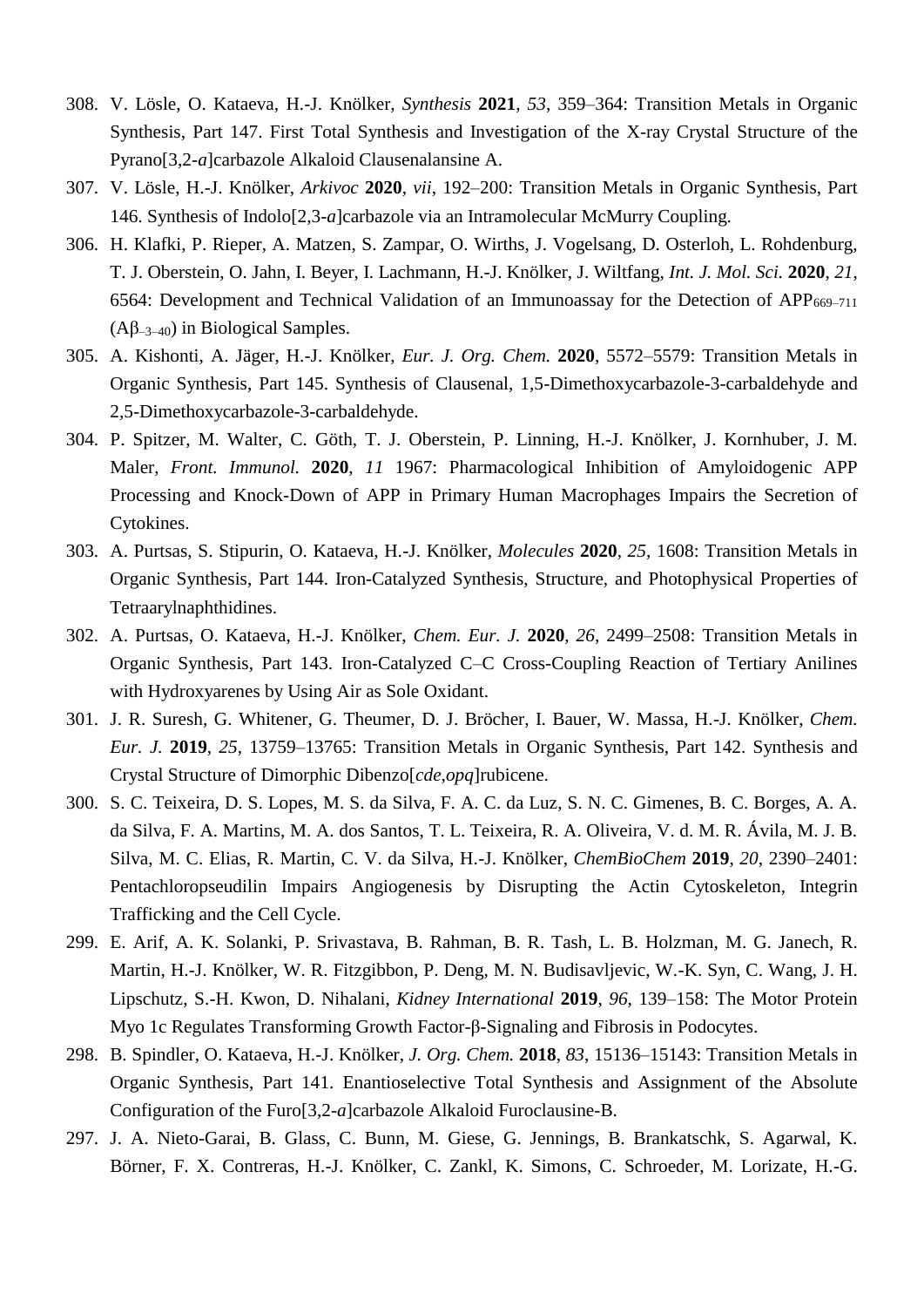Kräusslich, *Front. Immunol.* **2018**, *9*, 1983: Lipidomimetic Compounds Act as HIV-1 Entry Inhibitors by Altering Viral Membrane Structure.

- 296. F. Puls, O. Kataeva, H.-J. Knölker, *Eur. J. Org. Chem.* **2018**, 4272–4276: Transition Metals in Organic Synthesis, Part 140. Synthesis of Euchrestifoline Using Iron- and Palladium-Catalyzed C–H Bond Activations.
- 295. U. Schmidt, G. Theumer, A. Jäger, O. Kataeva, B. Wan, S. G. Franzblau, H.-J. Knölker, *Molecules* **2018**, *23*, 1402: Transition Metals in Organic Synthesis, Part 139. Synthesis and Activity against *Mycobacterium tuberculosis* of Olivacine and Oxygenated Derivatives.
- 294. C. Brütting, A. W. Schmidt, O. Kataeva, H.-J. Knölker, *Synthesis* **2018**, *50*, 2516–2522: Transition Metals in Organic Synthesis, Part 138. First Total Synthesis of 7-Isovaleryloxy-8-methoxygirinimbine.
- 293. O. Juliano, A. Yoshimura, M.-T. Prospéri, R. Martin, H.-J. Knölker, E. Coudrier, *J. Cell Biol.* **2018**, *217*, 2033–2046: Myosin 1b Promotes Axon Formation by Regulating Actin Wave Propagation and Growth Cone Dynamics.
- 292. S.-W. Wang, C.-L. Chung, Y.-C. Kao, R. Martin, H.-J. Knölker, M.-S. Shiao, C.-L. Chen, *J. Enzyme Inhib. Med. Chem.* **2018**, *33*, 920–935: Pentabromopseudilin: a Myosin V Inhibitor Suppresses TGF-β Activity by Recruiting the Type II TGF-β Receptor to Lysosomal Degradation.
- 291. C. Galles, G. M. Prez, S. Penkov, S. Boland, E. O. J. Porta, S. G. Altabe, G. R. Labadie, U. Schmidt, H.-J. Knölker, T. V. Kurzchalia, D. de Mendoza, *Sci. Rep.* **2018**, *8*, 6398: Endocannabinoids in *Caenorhabditis elegans* are Essential for the Mobilization of Cholesterol from Internal Reserves.
- 290. C.-L. Chung, S.-W. Wang, R. Martin, H.-J. Knölker, Y.-C. Kao, M.-H. Lin, J.-J. Chen, Y.-B. Huang, D.-C. Wu, C.-L. Chen, *ChemBioChem* **2018**, *19*, 851–864: Pentachloropseudilin Inhibits Transforming Growth Factor-β (TGF-β) Activity by Accelerating Cell-Surface Type II TGF-β Receptor Turnover in Target Cells.
- 289. J. T. Cramer, J. I. Führing, P. Baruch, C. Brütting, H.-J. Knölker, R. Gerardy-Schahn, R. Fedorov, *ACS Catal.* **2018**, *8*, 2683–2692: Decoding Allosteric Networks in Biocatalysts: Rational Approach to Therapies and Biotechnologies.
- 288. F. Puls, H.-J. Knölker, *Angew. Chem.* **2018**, *130*, 1236–1240; *Angew. Chem. Int. Ed.* **2018**, *57*, 1222–1226: Transition Metals in Organic Synthesis, Part 137. Conversion of Olefins into Ketones by an Iron-Catalyzed Wacker-type Oxidation Using Oxygen as the Sole Oxidant.
- 287. C. Brütting, R. F. Fritsche, S. K. Kutz, C. Börger, A. W. Schmidt, O. Kataeva, H.-J. Knölker, *Chem. Eur. J.* **2018**, *24*, 458–470: Transition Metals in Organic Synthesis, Part 136. Synthesis of 1,1′- and 2,2′-Bicarbazole Alkaloids by Iron(III)-Catalyzed Oxidative Coupling of 2- and 1- Hydroxycarbazoles.
- 286. F. Puls, N. Richter, O. Kataeva, H.-J. Knölker, *Chem. Eur. J.* **2017**, *23*, 17576–17583: Transition Metals in Organic Synthesis, Part 135. Synthesis of Tetranuclear Palladium(II) Complexes and Their Catalytic Activity for Cross-Coupling Reactions.
- 285. C. Börger, C. Brütting, K. K. Julich-Gruner, R. Hesse, V. P. Kumar, S. K. Kutz, M. Rönnefahrt, C. Thomas, B. Wan, S. G. Franzblau, H.-J. Knölker, *Bioorg. Med. Chem.* **2017**, *25*, 6167–6174: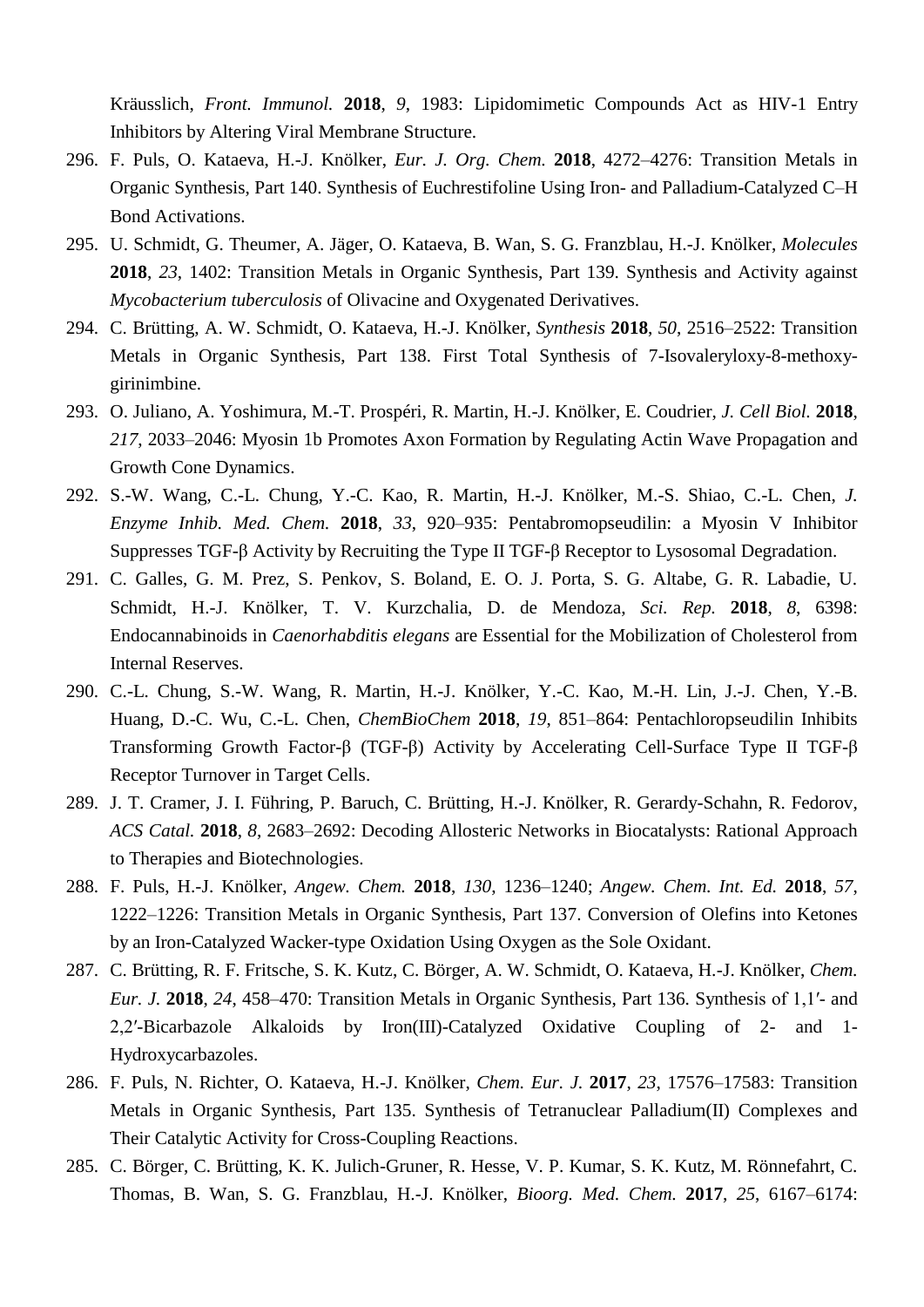Transition Metals in Organic Synthesis, Part 132. Anti-Tuberculosis Activity and Structure–Activity Relationships of Oxygenated Tricyclic Carbazole Alkaloids and Synthetic Derivatives.

- 284. T. Gensch, R. Thoran, N. Richter, H.-J. Knölker, *Chem. Eur. J.* **2017**, *23*, 15116–15123: Transition Metals in Organic Synthesis, Part 134. Reductive Eliminations from Diarylpalladium(II) Complexes: A Combined Experimental and Computational Investigation.
- 283. G. Rouillé, C. Jäger, F. Huisken, T. Henning, R. Czerwonka, G. Theumer, C. Börger, I. Bauer, H.-J. Knölker, *ChemistryOpen* **2017**, *6*, 519–525: Quantitative Structure–Retention Relationships for Polycyclic Aromatic Hydrocarbons and their Oligoalkynyl-Substituted Derivatives.
- 282. P. Gupta, R. Martin, H.-J. Knölker, D. Nihalani, D. K. Sinha, *PLoS One* **2017**, *12*, e0180301: Myosin-1 Inhibition by PClP Affects Membrane Shape, Cortical Actin Distribution and Lipid Droplet Dynamics in Early Zebrafish Embryos.
- 281. C. Brütting, O. Kataeva, A. W. Schmidt, H.-J. Knölker, *Eur. J. Org. Chem.* **2017**, 3288–3300: Transition Metals in Organic Synthesis, Part 133. First Total Synthesis of the Cytotoxic Carbazole Alkaloid Excavatine-A and Regioselective Annulation to Pyrano[2,3-*a*]carbazoles and [1,4]Oxazepino[2,3,4-*jk*]carbazoles.
- 280. J. Tunsag, D. Batsuren, B. Ganpurev, B. Sodbayar, L. Bayanjargal, T. Lübken, I. Bauer, H.-J. Knölker, *Nat. Prod. Ind. J.* **2017**, *13*, 106: Isolation and Identification of Iridoid Glucosides of *Pedicularis flava* Pall. Growing in Mongolia.
- 279. S. Boland, U. Schmidt, V. Zagoriy, J. L. Sampaio, R. F. Fritsche, R. Czerwonka, T. Lübken, J. Reimann, S. Penkov, H.-J. Knölker, T. V. Kurzchalia, *Nature Chem. Biol.* **2017**, *13*, 647–654: Phosphorylated Glycosphingolipids Essential for Cholesterol Mobilization in *Caenorhabditis elegans*.
- 278. M. P. Rahelivao, T. Lübken, M. Gruner, O. Kataeva, R. Ralambondrahety, H. Andriamanantoanina, M. P. Checinski, I. Bauer, H.-J. Knölker, *Org. Biomol. Chem.* **2017**, *15*, 2593–2608: Isolation and Structure Elucidation of Natural Products of Three Soft Corals and a Sponge from the Coast of Madagascar.
- 277. R. F. Fritsche, G. Theumer, O. Kataeva, H.-J. Knölker, *Angew. Chem.* **2017**, *129*, 564–568; *Angew. Chem. Int. Ed.* **2017**, *56*, 549–553: Transition Metals in Organic Synthesis, Part 131. Iron-Catalyzed Oxidative C–C and C–N Coupling of Diarylamines and Synthesis of Spiroacridines.
- 276. S. K. Kutz, A. W. Schmidt, H.-J. Knölker, *Synthesis* **2017**, *49*, 275–292: Transition Metals in Organic Synthesis, Part 129. Palladium-Catalyzed Synthesis of Pyrayaquinones, Murrayaquinones, and Murrayafoline-B.
- 275. C. Brütting, R. Hesse, A. Jäger, O. Kataeva, A. W. Schmidt, H.-J. Knölker, *Chem. Eur. J.* **2016**, *22*, 16897–16911: Transition Metals in Organic Synthesis, Part 130. Synthesis of Glycoborine, Glybomine A and B, the Phytoalexin Carbalexin A and the β-Adrenoreceptor Antagonists Carazolol and Carvedilol.
- 274. T. Gensch, N. Richter, G. Theumer, O. Kataeva, H.-J. Knölker, *Chem. Eur. J.* **2016**, *22*, 11186– 11190: Transition Metals in Organic Synthesis, Part 128. Synthesis of Stable Diarylpalladium(II) Complexes: Detailed Study of the Aryl–Aryl Bond-Forming Reductive Elimination.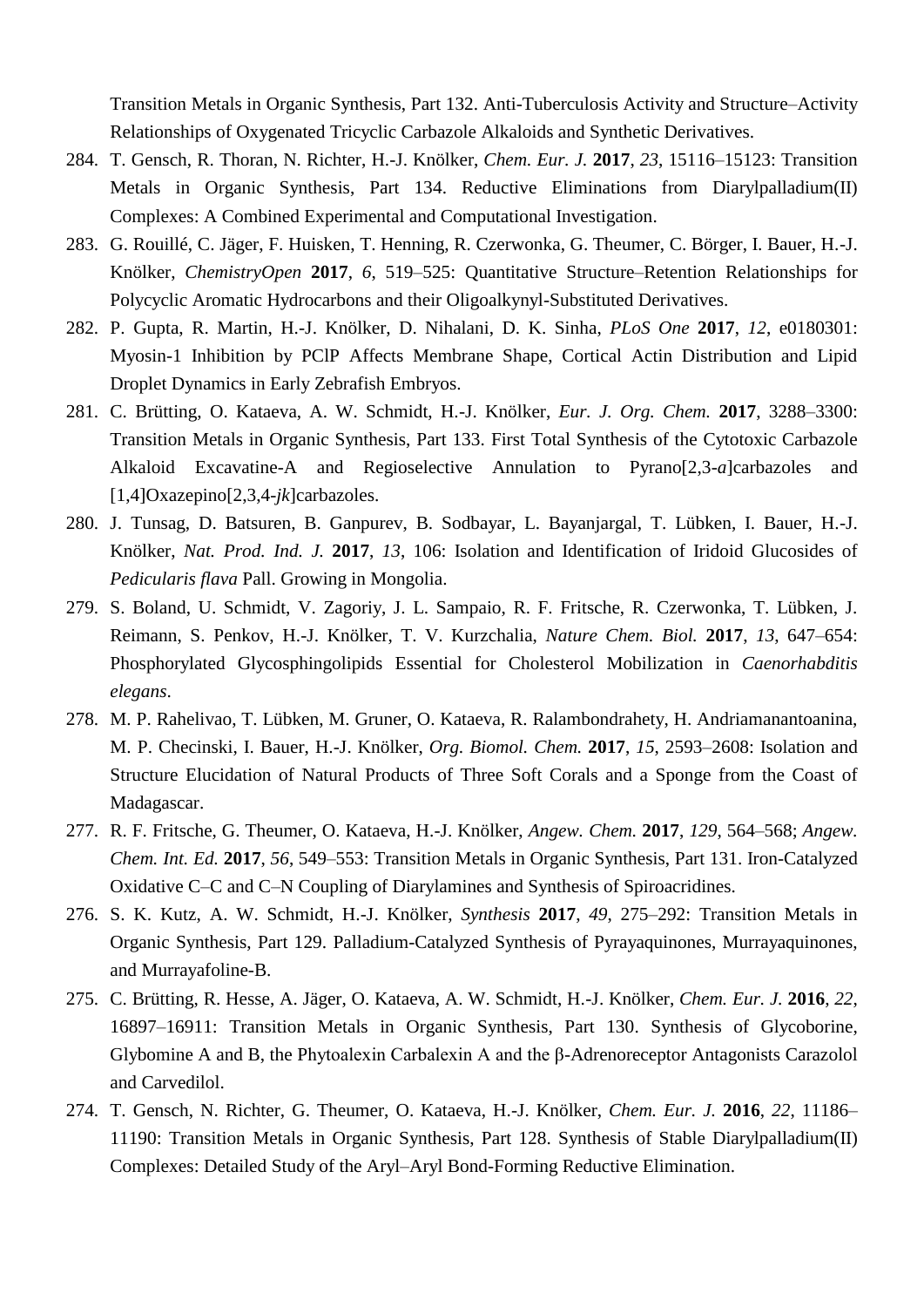- 273. C. Ganbaatar, M. Gruner, T. Jigjidsuren, D. Batsuren, B. Ganpurev, L. Chuluunnyam, B. Sodbayar, A. W. Schmidt, H.-J. Knölker, *Nat. Prod. Res.* **2016**, *30*, 1661–1664: Chemical Constituents Isolated from *Zygophyllum melongena* Bunge Growing in Mongolia.
- 272. I. Beyer, N. Rezaei-Ghaleh, H.-W. Klafki, O. Jahn, U. Haußmann, J. Wiltfang, M. Zweckstetter, H.- J. Knölker, *Chem. Eur. J.* **2016**, *22*, 8685–8693: Solid-Phase Synthesis and Characterization of N-Terminally Elongated Aβ−3–x-Peptides.
- 271. N. Kittelberger, M. Breunig, R. Martin, H.-J. Knölker, P. Miklavc, *J. Cell Sci.* **2016**, *129*, 1685– 1696: The Role of Myosin 1c and Myosin 1b in Surfactant Exocytosis.
- 270. L. J. C. van Waalwijk van Doorn, M. J. Koel-Simmelink, U. Haußmann, H. Klafki, H. Struyfs, P. Linning, H.-J. Knölker, H. Twaalhoven, H. B. Kuiperij, S. Engelborghs, P. Scheltens, M. M. Verbeek, E. Vanmechelen, J. Wiltfang, C. E. Teunissen, *J. Neurochem.* **2016**, *137*, 112–121: Validation of Soluble Amyloid-β Precursor Protein Assays as Diagnostic CSF Biomarkers for Neurodegenerative Diseases.
- 269. S. K. Kutz, C. Börger, A. W. Schmidt, H.-J. Knölker, *Chem. Eur. J.* **2016**, *22*, 2487–2500: Transition Metals in Organic Synthesis, Part 127. Synthesis of Methylene-Bridged Biscarbazole Alkaloids by using an Ullmann-type Coupling: First Total Synthesis of Murrastifoline-C and Murrafoline-E.
- 268. M. P. Rahelivao, M. Gruner, T. Lübken, D. Islamov, O. Kataeva, H. Andriamanantoanina, I. Bauer, H.-J. Knölker, *Org. Biomol. Chem.* **2016**, *14*, 989–1001: Chemical Constituents of the Soft Corals *Sinularia vanderlandi* and *Sinularia gravis* from the Coast of Madagascar.
- 267. C. Schuster, M. Rönnefahrt, K. K. Julich-Gruner, A. Jäger, A. W. Schmidt, H.-J. Knölker, *Synthesis* **2016**, *48*, 150–160: Transition Metals in Organic Synthesis, Part 126. Synthesis of the Pyrano[3,2 *a*]carbazole Alkaloids Koenine, Koenimbine, Koenigine, Koenigicine, and Structural Reassignment of Mukonicine.
- 266. M. P. Rahelivao, M. Gruner, H. Andriamanantoanina, I. Bauer, H.-J. Knölker, *Nat. Prod. Bioprospect.* **2015**, *5*, 223–235: Brown Algae (Phaeophyceae) from the Coast of Madagascar: Preliminary Bioactivity Studies and Isolation of Natural Products.
- 265. R. Hesse, K. K. Julich-Gruner, O. Kataeva, V. P. Kumar, H.-J. Knölker in *The Chemistry of Heterocyclic Compounds*. *Modern Aspects*; V. G. Kartsev, Ed.; ICSPF Press, Moscow, **2015**; pp. 105–108: Total Synthesis of Biologically Active Carbazole Alkaloids.
- 264. C. Ganbaatar, M. Gruner, D. Mishig, R. Duger, A. W. Schmidt, H.-J. Knölker, *Open Nat. Prod. J.* **2015**, *8*, 1–7: Flavonoid Glycosides from the Aerial Parts of *Polygonatum odoratum* (Mill.) Druce Growing in Mongolia.
- 263. M.-T. Prospéri, P. Lépine, F. Dingli, P. Paul-Gilloteaux, R. Martin, D. Loew, H.-J. Knölker, E. Coudrier, *J. Cell Biol.* **2015**, *210*, 347–361: Myosin 1b Functions as an Effector of EphB Signaling to Control Cell Repulsion.
- 262. M. P. Rahelivao, M. Gruner, H. Andriamanantoanina, B. Andriamihaja, I. Bauer, H.-J. Knölker, *Mar. Drugs* **2015**, *13*, 4197–4216: Red Algae (Rhodophyta) from the Coast of Madagascar: Preliminary Bioactivity Studies and Isolation of Natural Products.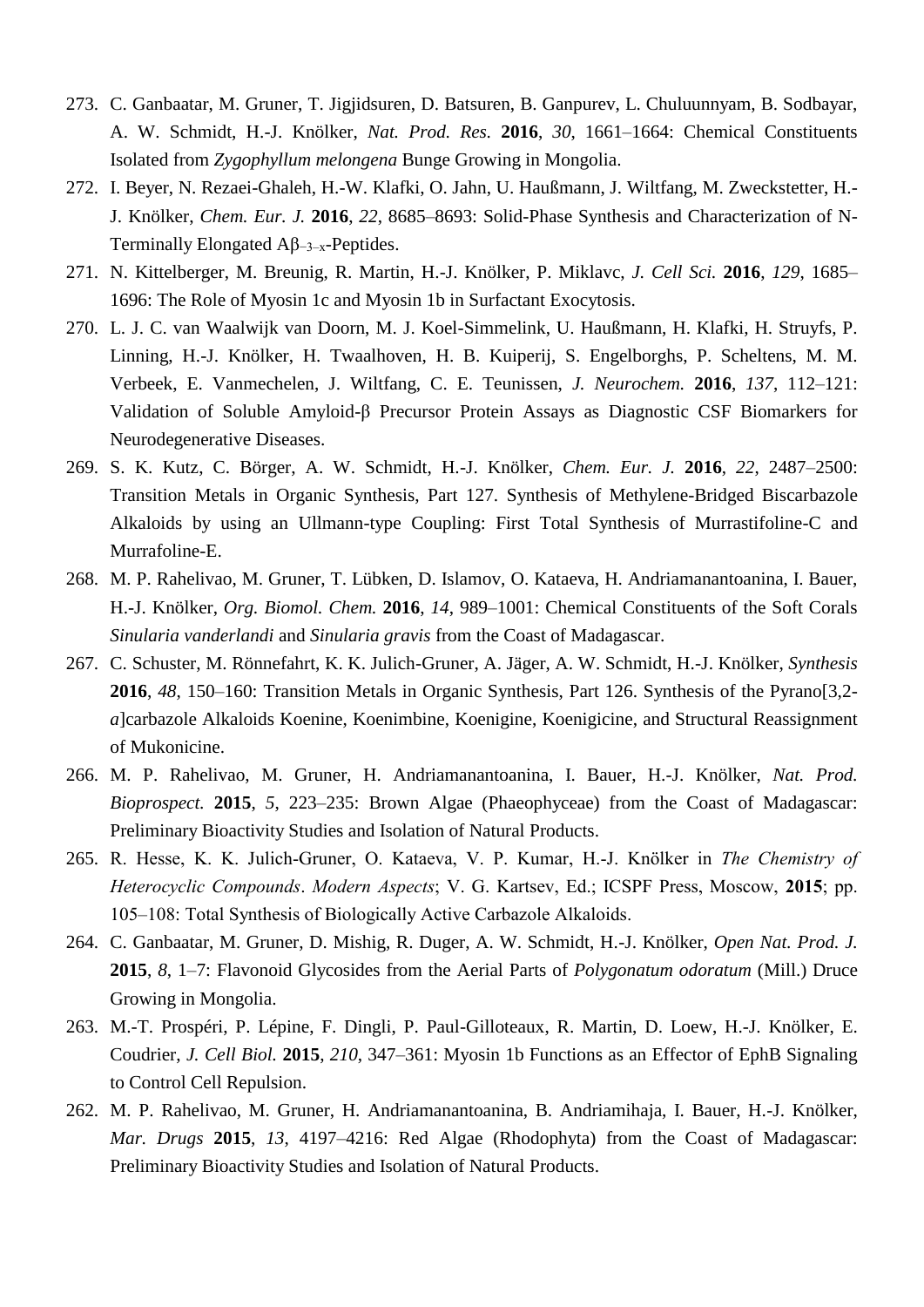- 261. U. Kober, H.-J. Knölker, *Synlett* **2015**, *26*, 1549–1552: Transition Metals in Organic Synthesis, Part 124. Palladium-Catalyzed Approach to Malasseziazole A and First Total Synthesis of Malasseziazole C.
- 260. C. Schuster, K. K. Julich-Gruner, H. Schnitzler, R. Hesse, A. Jäger, A. W. Schmidt, H.-J. Knölker, *J. Org. Chem.* **2015**, *80*, 5666–5673: Transition Metals in Organic Synthesis, Part 125. Total Syntheses of Murrayamine E, I, and K.
- 259. I. Bauer, H.-J. Knölker, *Chem. Rev.* **2015**, *115*, 3170–3387: Iron Catalysis in Organic Synthesis.
- 258. R. Hesse, A. W. Schmidt, H.-J. Knölker, *Tetrahedron* **2015**, *71*, 3485–3490: Transition Metals in Organic Synthesis, Part 123. Total Synthesis of Glycomaurrol and Eustifoline-C by DIBAL-H Promoted Reductive Ring Opening of Pyrano[2,3-*c*]carbazoles.
- 257. R. Beckert, E. Fanghänel, W. D. Habicher, H.-J. Knölker, P. Metz, K. Schwetlick, *Organikum – Organisch-chemisches Grundpraktikum, 24. Auflage*; Wiley-VCH, Weinheim, **2015**; pp. 1–893.
- 256. E. Rozbicki, M. Chuai, A. I. Karjalainen, F. Song, H. M. Sang, R. Martin, H.-J. Knölker, M. P. MacDonald, C. J. Weijer, *Nature Cell Biol.* **2015**, *17*, 397–408: Myosin-II-Mediated Cell Shape Changes and Cell Intercalation Contribute to Primitive Streak Formation.
- 255. P. Rudrapaul, M. Gruner, H.-J. Knölker, B. Dinda, *Indian J. Chem.* **2015**, *54B*, 279–282: Flavones and Triterpenes from the Leaves of *Vitex peduncularis*.
- 254. T. J. Oberstein, P. Spitzer, H.-W. Klafki, P. Linning, F. Neff, H.-J. Knölker, P. Lewczuk, J. Wiltfang, J. Kornhuber, J. M. Maler, *Neurobiol. Dis.* **2015**, *73*, 24–35: Astrocytes and Microglia But Not Neurons Preferentially Generate N-Terminally Truncated  $\mathsf{A}\beta$  Peptides.
- 253. K. K. Julich-Gruner, A. W. Schmidt, H.-J. Knölker, *Synthesis* **2014**, *46*, 2651–2655: Transition Metals in Organic Synthesis, Part 122. Synthesis of Carbalexin-B, Clausine-A, Clauszoline-M, and 2,8-Dihydroxy-3-methylcarbazole.
- 252. C. Gassner, R. Hesse, M. P. Krahl, O. Kataeva, A. W. Schmidt, H.-J. Knölker, *Org. Biomol. Chem.* **2014**, *12*, 6490–6499: Transition Metals in Organic Synthesis, Part 121. Total Synthesis of the Cyclic Monoterpenoid Pyrano[3,2-*a*]carbazole Alkaloids Derived from 2-Hydroxy-6 methylcarbazole.
- 251. R. Hesse, O. Kataeva, A. W. Schmidt, H.-J. Knölker, *Chem. Eur. J.* **2014**, *20*, 9504–9509: Transition Metals in Organic Synthesis, Part 120. Synthesis of Prenyl- and Geranyl-Substituted Carbazole Alkaloids by DIBAL-H Promoted Reductive Pyran Ring Opening of Dialkylpyrano[3,2 *a*]carbazoles.
- 250. C. Schuster, C. Börger, K. K. Julich-Gruner, R. Hesse, A. Jäger, G. Kaufmann, A. W. Schmidt, H.- J. Knölker, *Eur. J. Org. Chem.* **2014**, 4741–4752: Transition Metals in Organic Synthesis, Part 119. Synthesis of 2-Hydroxy-7-methylcarbazole, Glycozolicine, Mukoline, Mukolidine, Sansoakamine, Clausine H, and Clausine K and Structural Revision of Clausine TY.
- 249. R. Martin, C. Risacher, A. Barthel, A. Jäger, A. W. Schmidt, S. Richter, M. Böhl, M. Preller, K. Chinthalapudi, D. J. Manstein, H. O. Gutzeit, H.-J. Knölker, *Eur. J. Org. Chem.* **2014**, 4487–4505: Transition Metals in Organic Synthesis, Part 114. Silver(I)-Catalysed Route to Pyrroles: Synthesis of Halogenated Pseudilins as Allosteric Inhibitors for Myosin ATPase and X-Ray Crystal Structures of the Protein–Inhibitor Complexes.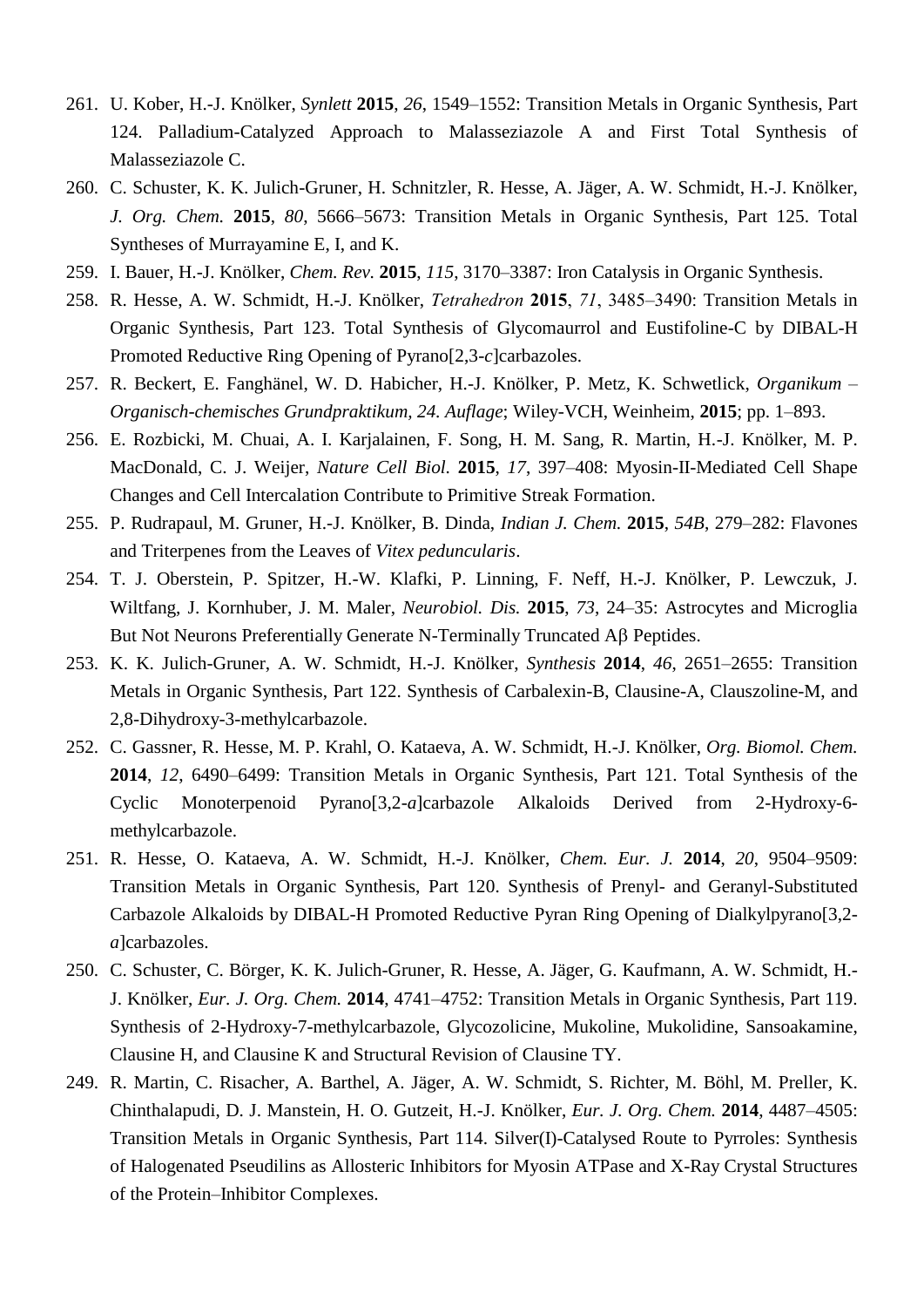- 248. K. K. Julich-Gruner, O. Kataeva, A. W. Schmidt, H.-J. Knölker, *Chem. Eur. J.* **2014**, *20*, 8536– 8540: Transition Metals in Organic Synthesis, Part 118. Total Synthesis of 7- and 8-Oxygenated Pyrano[3,2-*a*]carbazole and Pyrano[2,3-*a*]carbazole Alkaloids via Boronic Acid-Catalyzed Annulation of the Pyran Ring.
- 247. R. Hesse, M. P. Krahl, A. Jäger, O. Kataeva, A. W. Schmidt, H.-J. Knölker, *Eur. J. Org. Chem.* **2014**, 4014–4028: Transition Metals in Organic Synthesis, Part 115. Palladium(II)-Catalysed Synthesis of the Formylcarbazole Alkaloids Murrayaline A–C, 7-Methoxymukonal, and 7-Methoxy-*O*-methylmukonal.
- 246. C. Hauler, G. Rimkus, C. Risacher, H.-J. Knölker, W. Vetter, *Sci. Total Environ.* **2014**, *490*, 994– 1001: Concentrations of Halogenated Natural Products versus PCB 153 in Bivalves from the North and Baltic Seas.
- 245. C. Börger, A. W. Schmidt, H.-J. Knölker, *Synlett* **2014**, *25*, 1381–1384: Transition Metals in Organic Synthesis, Part 116. First Total Synthesis of Murrastifoline-B and an Improved Route to Murrastifoline-F.
- 244. R. Hesse, A. Jäger, A. W. Schmidt, H.-J. Knölker, *Org. Biomol. Chem.* **2014**, *12*, 3866–3876: Transition Metals in Organic Synthesis, Part 113. Palladium(II)-Catalysed Total Synthesis of Naturally Occurring Pyrano[3,2-*a*]carbazole and Pyrano[2,3-*b*]carbazole Alkaloids.
- 243. C. Börger, A. W. Schmidt, H.-J. Knölker, *Org. Biomol. Chem.* **2014**, *12*, 3831–3835: Transition Metals in Organic Synthesis, Part 117. First Total Syntheses of Chrestifoline-B and (±)-Chrestifoline-C, and Improved Routes to Bismurrayafoline-A, Bismurrayafolinol and Chrestifoline-D.
- 242. S. Penkov, A. Ogawa, U. Schmidt, D. Tate, V. Zagoriy, S. Boland, M. Gruner, D. Vorkel, J.-M. Verbavatz, R. J. Sommer, H.-J. Knölker, T. V. Kurzchalia, *Nature Chem. Biol.* **2014**, *10*, 281–285: A Wax Ester Promotes Collective Host Finding in the Nematode *Pristionchus pacificus*.
- 241. A. Kunfermann, M. Witschel, B. Illarionov, R. Martin, M. Rottmann, H. W. Höffken, M. Seet, W. Eisenreich, H.-J. Knölker, M. Fischer, A. Bacher, M. Groll, F. Diederich, *Angew. Chem.* **2014**, *126*, 2267–2272; *Angew. Chem. Int. Ed.* **2014**, *53*, 2235–2239: Pseudilins: Halogenated, Allosteric Inhibitors of the Non-Mevalonate Pathway Enzyme IspD.
- 240. C. Thomas, O. Kataeva, A. W. Schmidt, H.-J. Knölker, *Org. Biomol. Chem.* **2014**, *12*, 872–875: Transition Metals in Organic Synthesis, Part 112. Regioselective Prenylation of Bromocarbazoles by Palladium(0)-Catalysed Cross Coupling – Synthesis of *O*-Methylsiamenol, *O*-Methylmicromeline and Carquinostatin A.
- 239. I. Bauer, H.-J. Knölker in *The Chemistry of Organoiron Compounds – PATAI's Chemistry of Functional Groups*; I. Marek, Z. Rappoport, Eds.; Wiley, Chichester, **2014**; chap. 5, pp. 155–231: The Chemistry of Diene–Iron and Dienyl–Iron Complexes.
- 238. P. Gupta, N. C. Gauthier, Y. Cheng-Han, Y. Zuanning, B. Pontes, M. Ohmstede, R. Martin, H.-J. Knölker, H.-G. Döbereiner, M. Krendel, M. Sheetz, *Biology Open* **2013**, *2*, 1288–1299: Myosin 1E Localizes to Actin Polymerization Sites in Lamellipodia, Affecting Actin Dynamics and Adhesion Formation.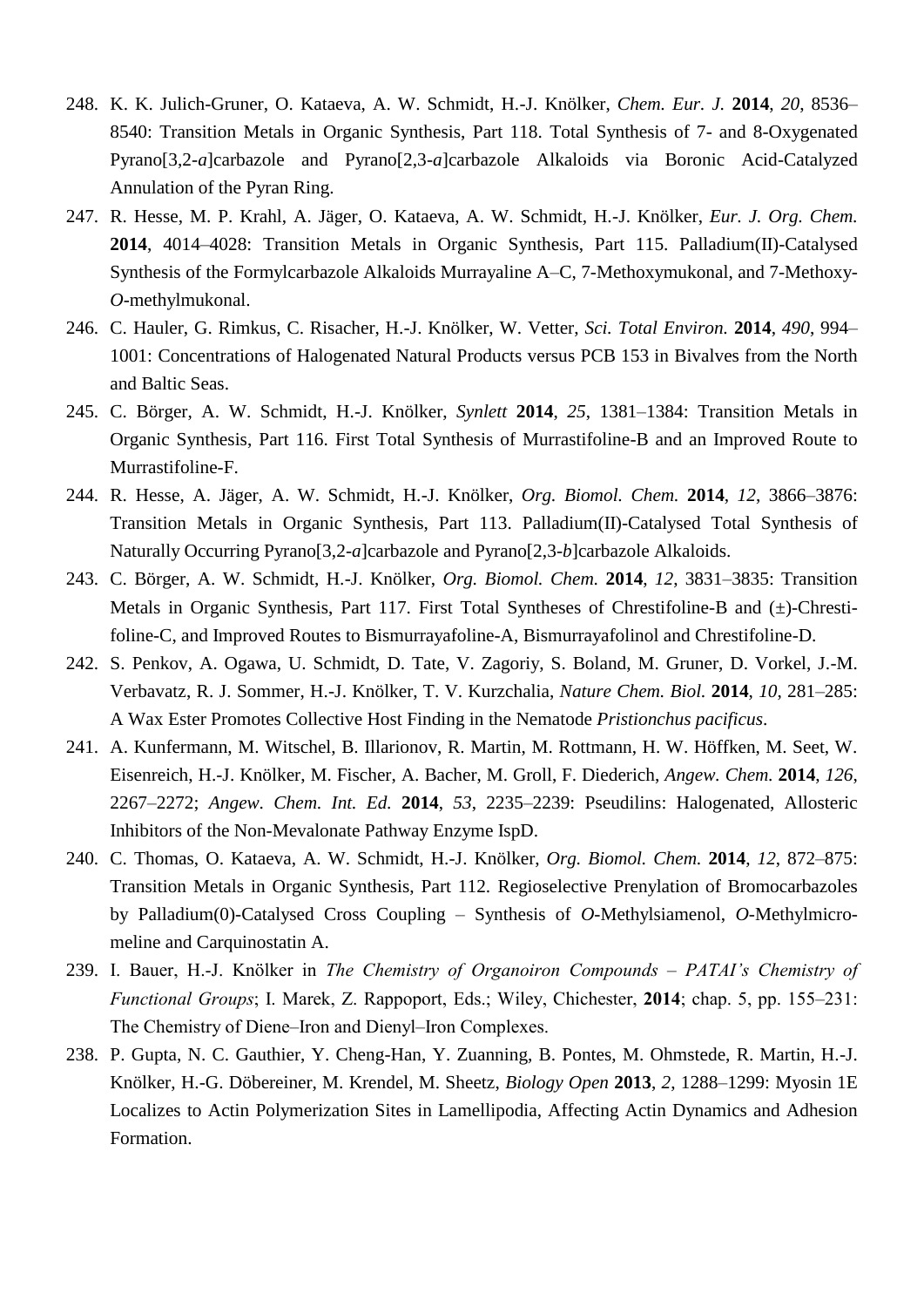- 237. A. W. Schmidt, T. A. Choi, G. Theumer, S. G. Franzblau, H.-J. Knölker, *Bioorg. Med. Chem. Lett.* 2013, 23, 6111–6113: Inhibitory Effect of Oxygenated Cholestan-3 $\beta$ -ol Derivatives on the Growth of *Mycobacterium tuberculosis*.
- 236. V. P. Kumar, K. K. Gruner, O. Kataeva, H.-J. Knölker, *Angew. Chem.* **2013**, *125*, 11279–11283; *Angew. Chem. Int. Ed.* **2013**, *52*, 11073–11077: Transition Metals in Organic Synthesis, Part 110. Total Synthesis of the Biscarbazole Alkaloids Murrafoline A–D by a Domino Sonogashira Coupling/Claisen Rearrangement/Electrocyclization Reaction.
- 235. R. Hesse, K. K. Gruner, O. Kataeva, A. W. Schmidt, H.-J. Knölker, *Chem. Eur. J.* **2013**, *19*, 14098– 14111: Transition Metals in Organic Synthesis, Part 109. Efficient Construction of Pyrano[3,2 *a*]carbazoles: Application to a Biomimetic Total Synthesis of Cyclized Monoterpenoid Pyrano[3,2 *a*]carbazole Alkaloids.
- 234. A. Berndt, M. Gruner, A. W. Schmidt, H.-J. Knölker, *Synlett* **2013**, *24*, 2102–2106: Transition Metals in Organic Synthesis, Part 111. First Total Synthesis and Structural Revision of Antipathine A.
- 233. U. Haußmann, O. Jahn, P. Linning, C. Janßen, T. Liepold, E. Portelius, H. Zetterberg, C. Bauer, J. Schuchhardt, H.-J. Knölker, H. Klafki, J. Wiltfang, *Anal. Chem.* **2013**, *85*, 8142–8149: Analysis of Amino-terminal Variants of Amyloid- $\beta$  Peptides by Capillary Isoelectric Focusing Immunoassay.
- 232. F. Liu, C.-X. He, L.-J. Luo, Q.-L. Zou, Y.-X. Zhao, R. Saini, S.-F. Han, H.-J. Knölker, L.-S. Wang, B.-X. Ge, *PLOS Pathog.* **2013**, *9*, e1003545: Nuclear Hormone Receptor Regulation of MicroRNAs Controls Innate Immune Responses in *C. elegans*.
- 231. S. Agarwal, C. Schroeder, G. Schlechtingen, T. Braxmeier, G. Jennings, H.-J. Knölker, *Bioorg. Med. Chem. Lett.* **2013**, *23*, 5165–5169: Evaluation of Steroidal Amines as Lipid Raft Modulators and Potential Anti-Influenza Agents.
- 230. R. Saini, O. Kataeva, A. W. Schmidt, Y. Wang, A. Meljon, W. J. Griffiths, H.-J. Knölker, *Bioorg. Med. Chem.* **2013**, *21*, 5794–5798: Synthesis and Biological Activity of (24*E*)- and (24*Z*)-26- Hydroxydesmosterol.
- 229. H.-J. Knölker in *Organometallics in Synthesis – Third Manual*; M. Schlosser, Ed.; Wiley, Hoboken, **2013**; chap. 4, pp. 545–776: Organoiron Chemistry.
- 228. C. Hauler, R. Martin, H.-J. Knölker, C. Gaus, J. F. Mueller, W. Vetter, *Environ. Poll.* **2013**, *178*, 329–335: Discovery and Widespread Occurrence of Polyhalogenated 1,1'-Dimethyl-2,2'-bipyrroles (PDBPs) in Marine Biota.
- 227. C. Thomas, H.-J. Knölker, *Tetrahedron Lett.* **2013**, *54*, 591–593: Transition Metals in Organic Synthesis, Part 108. First Total Synthesis of Ekeberginine.
- 226. S. Agarwal, O. Kataeva, U. Schmidt, H.-J. Knölker, *RSC Adv.* **2013**, *3*, 1089–1096: Transition Metals in Organic Synthesis, Part 107. Silver(I)-Promoted Oxidative Cyclization to Pyrrolo[2,1 *a*]isoquinolines and Application to the Synthesis of  $(\pm)$ -Crispine A.
- 225. M. P. Krahl, O. Kataeva, A. W. Schmidt, H.-J. Knölker, *Eur. J. Org. Chem.* **2013**, 59–64: Transition Metals in Organic Synthesis, Part 106. Iron-Mediated Total Synthesis of 2,7- Dioxygenated Carbazole Alkaloids.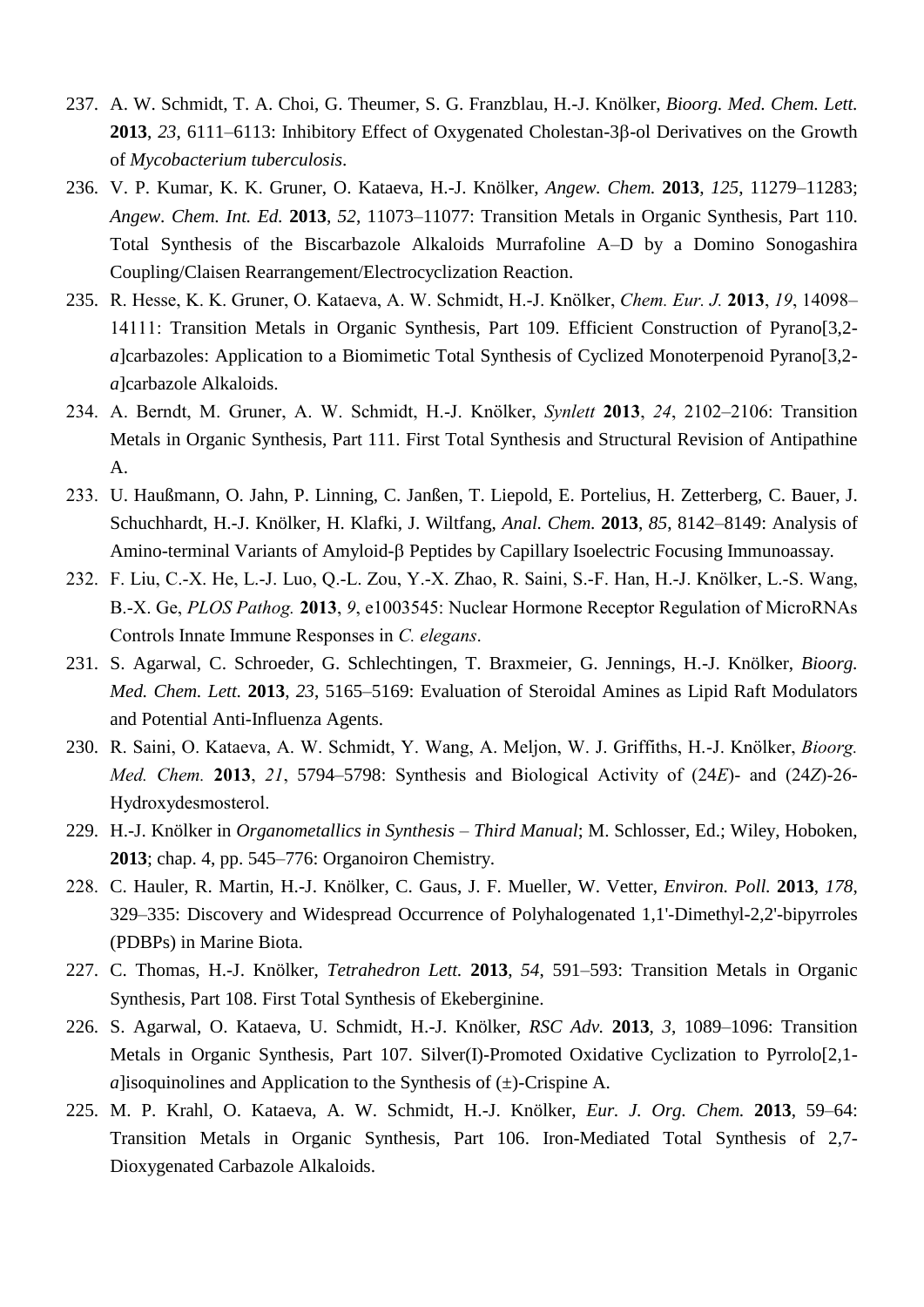- 224. S. Agarwal, U. Pässler, H.-J. Knölker, *Arkivoc* **2013**, *ii*, 6–12: Transition Metals in Organic Synthesis, Part 105. Synthesis of Pyrroles by Silver(I)-Promoted Oxidative Cyclization.
- 223. M. P. Krahl, A. W. Schmidt, H.-J. Knölker, *Heterocycles* **2012**, *86*, 357–370: Transition Metals in Organic Synthesis, Part 104. Iron-Mediated Total Synthesis of Furoclausine-A.
- 222. G. Schlechtingen, H.-J. Knölker, T. Friedrichson, G. Jennings, T. Braxmeier, PCT WO 2012/160188, 29.11.2012 (Int. Appl. PCT/EP2012/059813, 25.05.2012): Hydroxy-Substituted Amino and Ammonium Derivatives and their Medical Use.
- 221. G. Schlechtingen, H.-J. Knölker, T. Friedrichson, G. Jennings, T. Braxmeier, PCT WO 2012/160187, 29.11.2012 (Int. Appl. PCT/EP2012/059812, 25.05.2012): Amino- or Ammonium-Containing Sulfonic Acid, Phosphonic Acid and Carboxylic Acid Derivatives and their Medical Use.
- 220. G. Schlechtingen, H.-J. Knölker, T. Friedrichson, G. Jennings, T. Braxmeier, PCT WO 2012/160186, 29.11.2012 (Int. Appl. PCT/EP2012/059810, 25.05.2012): Oxygenated Amino- or Ammonium-Containing Sulfonic Acid, Phosphonic Acid and Carboxylic Acid Derivatives and their Medical Use.
- 219. A. Meljon, S. Theofilopoulos, C. H. L. Shackleton, G. L. Watson, N. B. Javitt, H.-J. Knölker, R. Saini, E. Arenas, Y. Wang, W. J. Griffiths, *J. Lipid Res.* **2012**, *53*, 2469–2483: Analysis of Bioactive Oxysterols in Newborn Mouse Brain by LC/MS.
- 218. P. Linning, U. Haussmann, I. Beyer, S. Weidlich, H. Schieb, J. Wiltfang, H.-W. Klafki, H.-J. Knölker, *Org. Biomol. Chem.* **2012**, *10*, 8216–8235: Optimization of BACE1 Inhibition of Tripartite Structures by Modification of Membrane Anchors, Spacers and Pharmacophores – Development of Potential Agents for the Treatment of Alzheimer's Disease.
- 217. C. Börger, O. Kataeva, H.-J. Knölker, *Org. Biomol. Chem.* **2012**, *10*, 7269–7273: Transition Metals in Organic Synthesis, Part 103. Novel Approach to Biscarbazole Alkaloids *via* Ullmann Coupling – Synthesis of Murrastifoline-A and Bismurrayafoline-A.
- 216. C. Börger, H.-J. Knölker, *Tetrahedron* **2012**, *68*, 6727–6736: Transition Metals in Organic Synthesis, Part 101. Convergent Total Synthesis of 1,6-Dioxygenated Carbazole Alkaloids.
- 215. C. Börger, M. P. Krahl, M. Gruner, O. Kataeva, H.-J. Knölker, *Org. Biomol. Chem.* **2012**, *10*, 5189– 5193: Transition Metals in Organic Synthesis, Part 102. First Total Synthesis of the Biscarbazole Alkaloid Oxydimurrayafoline.
- 214. A. W. Schmidt, K. R. Reddy, H.-J. Knölker, *Chem. Rev.* **2012**, *112*, 3193–3328: Occurrence, Biogenesis, and Synthesis of Biologically Active Carbazole Alkaloids.
- 213. G. Rouillé, M. Steglich, Y. Carpentier, C. Jäger, F. Huisken, T. Henning, R. Czerwonka, G. Theumer, C. Börger, I. Bauer, H.-J. Knölker, *Astrophys. J.* **2012**, *752*, 25: On the Relevance of Polyynyl-Substituted PAHs to Astrophysics.
- 212. R. Saini, S. Boland, O. Kataeva, A. W. Schmidt, T. V. Kurzchalia, H.-J. Knölker, *Org. Biomol. Chem.* **2012**, *10*, 4159–4163: Stereoselective Synthesis and Hormonal Activity of Novel Dafachronic Acids and Naturally Occurring Steroids Isolated from Corals.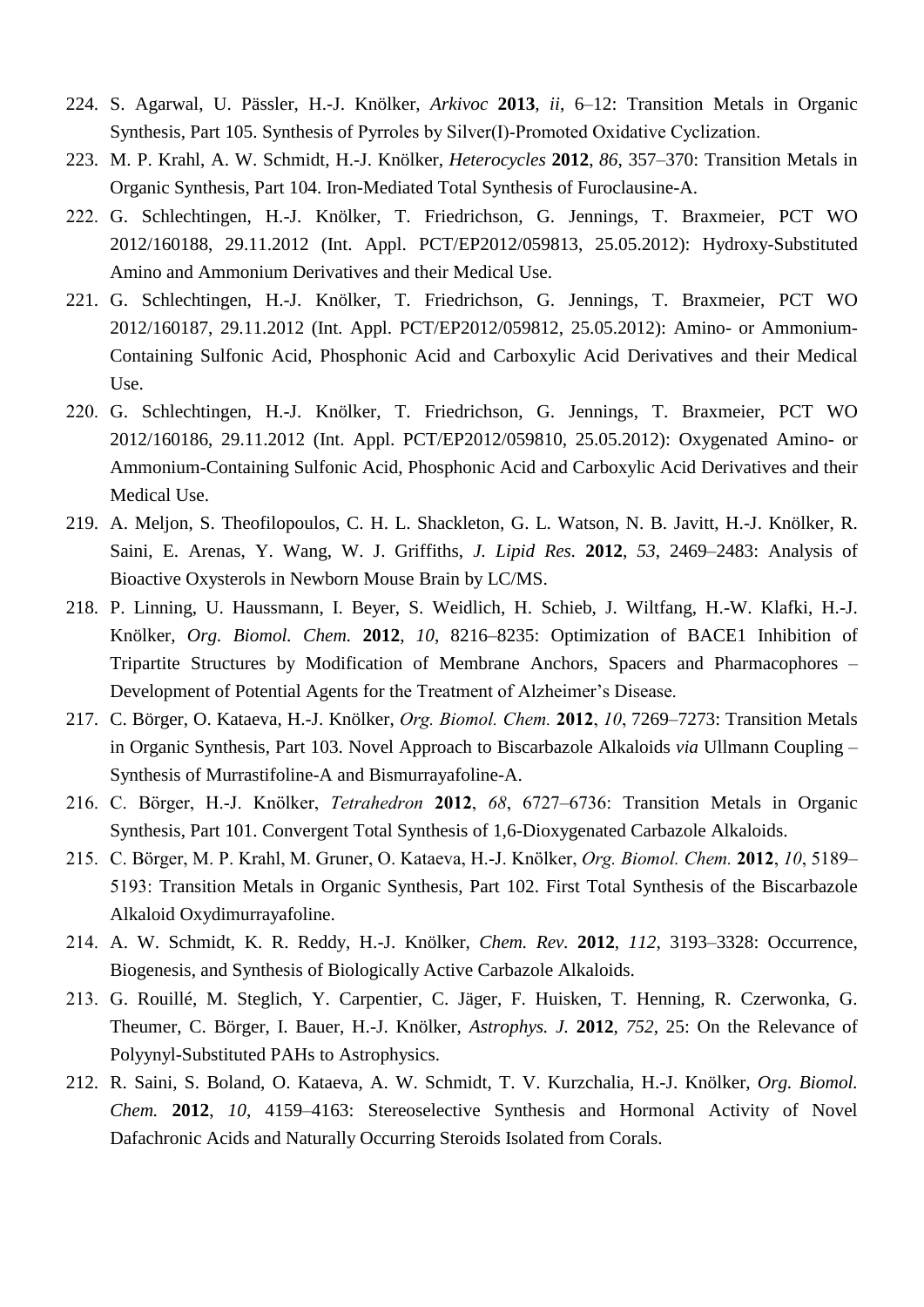- 211. L. Huet, R. Forke, A. Jäger, H.-J. Knölker, *Synlett* **2012**, *23*, 1230–1234: Transition Metals in Organic Synthesis, Part 100. Highly Efficient Palladium(II)-Catalyzed Oxidative Cyclization to the 1,7,8-Trioxygenated Carbazole Alkaloid Murrayastine.
- 210. W. Fröhner, K. R. Reddy, H.-J. Knölker, *Arkivoc* **2012**, *iii*, 330–342: Transition Metals in Organic Synthesis, Part 98. Transition Metal Mediated Total Synthesis of the Potent Neuronal Cell Protecting Alkaloid  $(\pm)$ -Lavanduquinocin.
- 209. T. Gensch, M. Rönnefahrt, R. Czerwonka, A. Jäger, O. Kataeva, I. Bauer, H.-J. Knölker, *Chem. Eur. J.* **2012**, *18*, 770–776: Transition Metals in Organic Synthesis, Part 99. Snapshot of the Palladium(II)-Catalyzed Oxidative Biaryl Bond Formation by X-Ray Analysis of the Intermediate Diaryl Palladium(II) Complex.
- 208. I. Bauer, H.-J. Knölker, *Top. Curr. Chem.* **2012**, *309*, 203–253: Synthesis of Pyrrole and Carbazole Alkaloids.
- 207. U. Pässler, H.-J. Knölker in *The Alkaloids*; H.-J. Knölker, Ed.; Academic Press, London, **2011**; Vol. 70, chap. 2, pp. 79–151: The Pyrrolo[2,1-*a*]isoquinoline Alkaloids.
- 206. R. Martin, A. Jäger, H.-J. Knölker, *Synlett* **2011**, 2795–2798: Transition Metals in Organic Synthesis, Part 97. Silver-Catalyzed Synthesis of Hexahalogenated 2,2'-Bipyrroles.
- 205. C. Thomas, O. Kataeva, H.-J. Knölker, *Synlett* **2011**, 2663–2666: Transition Metals in Organic Synthesis, Part 96. First Total Synthesis of Streptoverticillin: Unambiguous Confirmation of the Absolute Configuration.
- 204. U. Pässler, M. Gruner, S. Penkov, T. V. Kurzchalia, H.-J. Knölker, *Synlett* **2011**, 2482–2486: Synthesis of Ten Members of the Maradolipid Family: Novel Diacyltrehalose Glycolipids from *Caenorhabditis elegans*.
- 203. M. Fuchsenberger, R. Forke, H.-J. Knölker, *Synlett* **2011**, 2056–2058: Transition Metals in Organic Synthesis, Part 95. First Total Synthesis of the 1,7-Dioxygenated Carbazole Alkaloids Clausine Q and Clausine R.
- 202. K. Chinthalapudi, M. H. Taft, R. Martin, S. M. Heissler, M. Preller, F. K. Hartmann, H. Brandstaetter, J. Kendrick-Jones, G. Tsiavaliaris, H. O. Gutzeit, R. Fedorov, F. Buss, H.-J. Knölker, L. M. Coluccio, D. J. Manstein, *J. Biol. Chem.* **2011**, *286*, 29700–29708: Mechanism and Specificity of Pentachloropseudilin-Mediated Inhibition of Myosin Motor Activity.
- 201. D. Hochbaum, Y. Zhang, C. Stuckenholz, P. Labhart, V. Alexiadis, R. Martin, H.-J. Knölker, A. L. Fisher, *PLoS Genetics* **2011**, *7*, e1002179: DAF-12 Regulates a Connected Network of Genes to Ensure Robust Developmental Decisions.
- 200. G. Rouillé, M. Steglich, C. Jäger, F. Huisken, T. Henning, G. Theumer, I. Bauer, H.-J. Knölker, *ChemPhysChem* **2011**, *12*, 2131–2137: Spectroscopy of Dibenzorubicene: Experimental Data for a Search in Interstellar Spectra.
- 199. K. K. Gruner, H.-J. Knölker in *Heterocycles in Natural Product Synthesis*; K. C. Majumdar, S. K. Chattopadhyay, Eds.; Wiley-VCH, Weinheim, **2011**; chap. 10, pp. 341–376: Carbazoles and Acridines.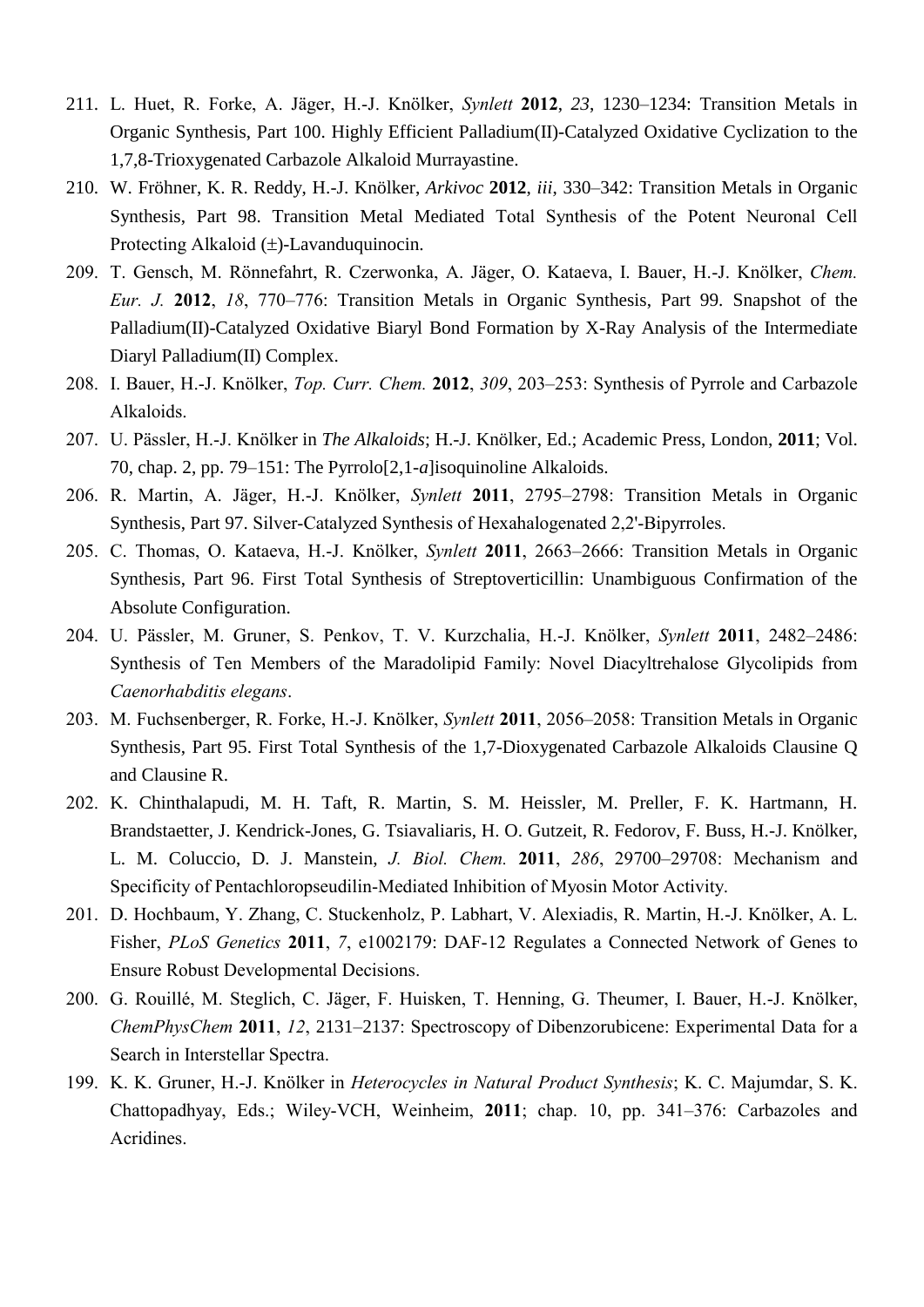- 198. M. Preller, K. Chinthalapudi, R. Martin, H.-J. Knölker, D. J. Manstein, *J. Med. Chem.* **2011**, *54*, 3675–3685: Inhibition of Myosin ATPase Activity by Halogenated Pseudilins: A Structure–Activity Study.
- 197. K. K. Gruner, T. Hopfmann, K. Matsumoto, A. Jäger, T. Katsuki, H.-J. Knölker, *Org. Biomol. Chem.* **2011**, *9*, 2057–2061: Transition Metals in Organic Synthesis, Part 94. Efficient Iron-Mediated Approach to Pyrano[3,2-*a*]carbazole Alkaloids – First Total Synthesis of *O*-Methylmurrayamine A and 7-Methoxymurrayacine, First Asymmetric Synthesis and Assignment of the Absolute Configuration of (–)-*trans*-Dihydroxygirinimbine.
- 196. H. Schieb, S. Weidlich, G. Schlechtingen, P. Linning, G. Jennings, M. Gruner, J. Wiltfang, H.-W. Klafki, H.-J. Knölker, *Chem. Eur. J.* **2010**, *16*, 14412–14423: Structural Design, Solid Phase Synthesis and Activity of Membrane-Anchored  $\beta$ -Secretase Inhibitors on A $\beta$  Generation from Wild-Type and Swedish-Mutant APP.
- 195. T. Kurzchalia, T. Hannich, E. Entchev, H.-J. Knölker, R. Martin, PCT WO 2010/146062, 23.12.2010 (Int. Appl. PCT/EP2010/058408, 15.06.2010): Novel Anti-Helminthic Therapies.
- 194. S. Penkov, F. Mende, V. Zagoriy, C. Erkut, R. Martin, U. Pässler, K. Schuhmann, D. Schwudke, M. Gruner, J. Mäntler, T. Reichert-Müller, A. Shevchenko, H.-J. Knölker, T. V. Kurzchalia, *Angew. Chem.* **2010**, *122*, 9620–9625; *Angew. Chem. Int. Ed.* **2010**, *49*, 9430–9435: Maradolipids: Diacyltrehalose Glycolipids Specific to Dauer Larva in *Caenorhabditis elegans*.
- 193. R. Forke, K. K. Gruner, K. E. Knott, S. Auschill, S. Agarwal, R. Martin, M. Böhl, S. Richter, G. Tsiavaliaris, R. Fedorov, D. J. Manstein, H. O. Gutzeit, H.-J. Knölker, *Pure Appl. Chem.* **2010**, *82*, 1975–1991: Transition Metals in Organic Synthesis, Part 93. Total Synthesis of Biologically Active Alkaloids Using Transition Metals.
- 192. A. W. Schmidt, H.-J. Knölker, *Synlett* **2010**, 2207–2239 (*Account*): Cycloadditions of Allylsilanes, Part 22. Stereoselective Synthesis of Cyclopentanes and Cyclobutanes by Lewis Acid Promoted [3+2] and [2+2] Cycloadditions of Allylsilanes.
- 191. A. W. Schmidt, T. Olpp, E. Baum, T. Stiffel, H.-J. Knölker, *Org. Biomol. Chem.* **2010**, *8*, 4562– 4568: Cycloadditions of Allylsilanes, Part 21. Organosilicon-Mediated Total Synthesis of the Triquinane Sesquiterpenes  $(\pm)$ - $\beta$ -Isocomene and  $(\pm)$ -Isocomene.
- 190. R. Martin, S. Agarwal, A. Jäger, M. Böhl, S. Richter, G. Tsiavaliaris, R. Fedorov, D. J. Manstein, H. O. Gutzeit, H.-J. Knölker in *The Chemistry and Biological Activity of Synthetic and Natural Compounds – Modern Aspects of Chemistry of Heterocycles*; V. G. Kartsev, Ed.; ICSPF Press, Moscow, **2010**; pp. 110–117: Specific Inhibitors of Myosin ATPase via Silver-Catalyzed Synthesis of Pyrroles.
- 189. A. R. Fischer, N. T. P. Lan, C. Wiedemann, P. Heide, P. Werner, A. W. Schmidt, G. Theumer, H.-J. Knölker, *J. Chromatogr. A* **2010**, *1217*, 2950–2955: Determination of 4-Nonylphenol in Water Samples Using 4-(2,6-Dimethylhept-3-yl)phenol as New Internal Standard.
- 188. R. Martin, J. Kirst, S. Weidlich, H. Schieb, G. Schlechtingen, A. Jäger, L. Rajendran, M. Böhl, S. Richter, R. Fedorov, D. J. Manstein, H. O. Gutzeit, H. Klafki, J. Wiltfang, K. Simons, H.-J. Knölker, *Med. Chem. Res.* **2010**, *19*, S23–S26: Biomolecular Chemistry Directed Towards Drug Development.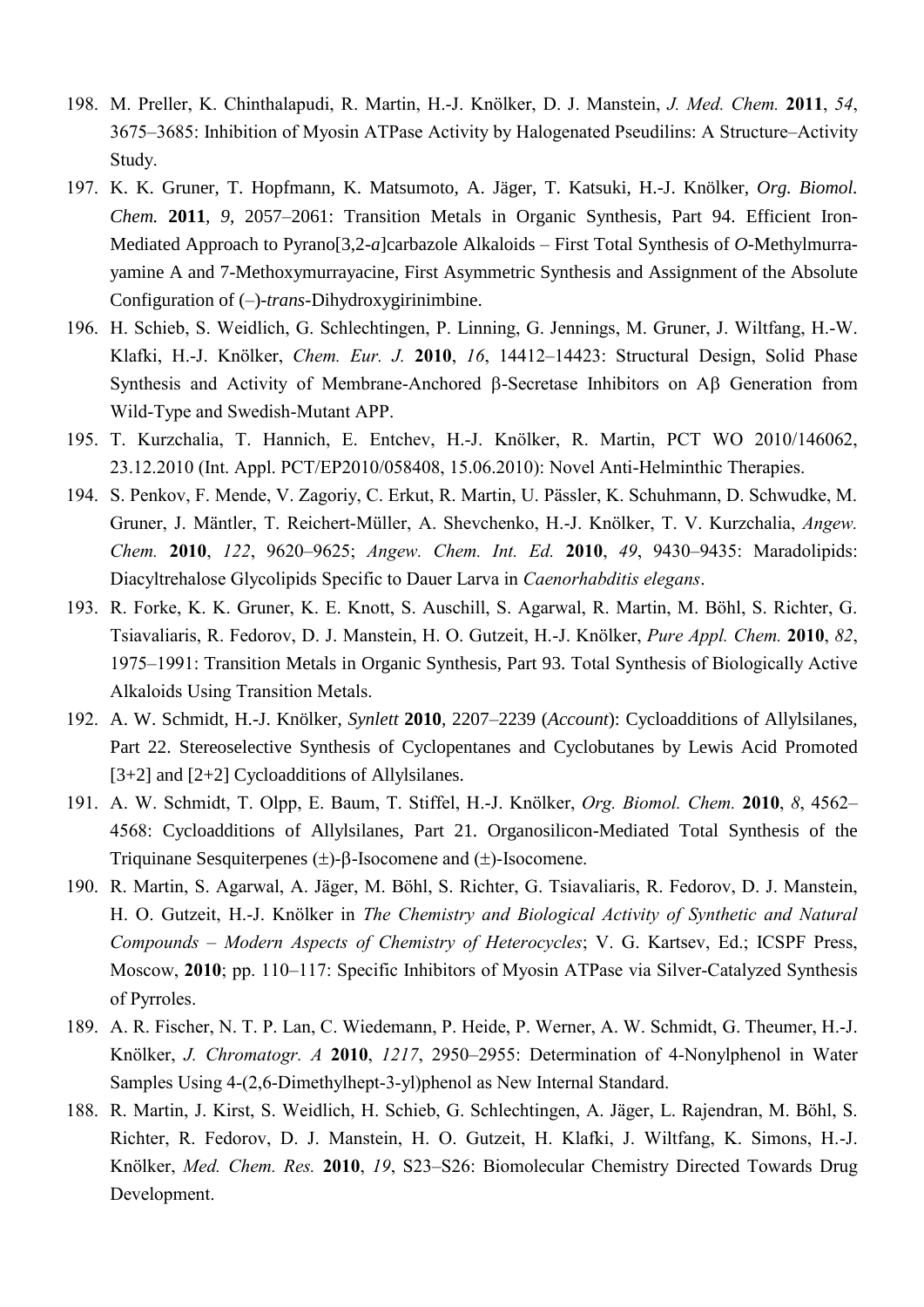- 187. R. Martin, E. V. Entchev, T. V. Kurzchalia, H.-J. Knölker, *Org. Biomol. Chem.* **2010**, *8*, 739–750 (*Perspective Article*): Steroid Hormones Controlling the Life Cycle of the Nematode *Caenorhabditis elegans*: Stereoselective Synthesis and Biology.
- 186. L. Rajendran, H.-J. Knölker, K. Simons, *Nat. Rev. Drug Discov.* **2010**, *9*, 29–42: Subcellular Targeting Strategies for Drug Design and Delivery.
- 185. R. Martin, A. Jäger, M. Böhl, S. Richter, R. Fedorov, D. J. Manstein, H. O. Gutzeit, H.-J. Knölker, *Angew. Chem.* **2009**, *121*, 8186–8190; *Angew. Chem. Int. Ed.* **2009**, *48*, 8042–8046: Transition Metals in Organic Synthesis, Part 92. Total Synthesis of Pentabromo- and Pentachloropseudilin, and Synthetic Analogues – Allosteric Inhibitors of Myosin ATPase.
- 184. R. Martin, T. Schäfer, G. Theumer, E. V. Entchev, T. V. Kurzchalia, H.-J. Knölker, *Synthesis* **2009**, 3488–3492: Improved Synthesis of an Ascaroside Pheromone Controlling Dauer Larva Development in *Caenorhabditis elegans*.
- 183. I. Bauer, H.-J. Knölker in *Science of Synthesis*; V. H. Rawal, S. A. Kozmin, Eds.; Thieme, Stuttgart, **2009**; Vol. 46, chap. 46.13, pp. 637–668: Synthesis via Metal Complexes of Dienes.
- 182. M. Schmidt, H.-J. Knölker, *Synlett* **2009**, 2421–2424: Transition Metals in Organic Synthesis, Part 91. Palladium-Catalyzed Approach to 2,6-Dioxygenated Carbazole Alkaloids – First Total Synthesis of the Phytoalexin Carbalexin C.
- 181. H.-J. Knölker, S. Agarwal, G. Schlechtingen, T. Braxmeier, C. Schroeder, G. Jennings, PCT WO 2009/090063, 23.07.2009 (Int. Appl. PCT/EP2009/000216, 15.01.2009): Steroid Sapogenin, Androstane and Triterpenoid Sapogenin Derivatives for the Treatment and Prevention of Infectious Diseases.
- 180. R. Martin, E. V. Entchev, F. Däbritz, T. V. Kurzchalia, H.-J. Knölker, *Eur. J. Org. Chem.* **2009**, 3703–3714: Synthesis and Hormonal Activity of the (25*S*)-Cholesten-26-oic Acids – Potent Ligands for the DAF-12 Receptor in *Caenorhabditis elegans*.
- 179. J. T. Hannich, E. V. Entchev, F. Mende, H. Boytchev, R. Martin, V. Zagoriy, G. Theumer, I. Riezmann, H. Riezmann, H.-J. Knölker, T. V. Kurzchalia, *Dev. Cell* **2009**, *16*, 833–843: Methylation of the Sterol Nucleus by STRM-1 Regulates Dauer Larva Formation in *Caenorhabditis elegans*.
- 178. A. W. Schmidt, T. Olpp, S. Schmid, A. Jäger, H.-J. Knölker, *Tetrahedron* **2009**, *65*, 5484–5490 (in *Tetrahedron Symposium-in-Print, Number 143: Recent Advances in Organosilicon Chemistry Directed towards Organic Synthesis*; P. Langer, Ed.): Cycloadditions of Allylsilanes – Part 20. Organosilicon-Mediated Total Synthesis of  $(\pm)$ -Cameroonanol.
- 177. D. Manstein, R. Fedorov, G. Tsiavaliaris, H.-J. Knölker, R. Martin, J. Kirst, H. Gutzeit, M. Böhl, M. Furch, PCT WO 2009/065600, 28.05.2009 (Int. Appl. PCT/EP2008/009891, 21.11.2008): Means for Treating Myosin-Related Diseases.
- 176. R. Martin, R. Saini, I. Bauer, M. Gruner, O. Kataeva, V. Zagoriy, E. V. Entchev, T. V. Kurzchalia, H.-J. Knölker, *Org. Biomol. Chem.* 2009, 7, 2303–2309:  $4\alpha$ -Bromo-5 $\alpha$ -cholestan-3 $\beta$ -ol and Nor- $5\alpha$ -cholestan-3 $\beta$ -ol Derivatives – Stereoselective Synthesis and Hormonal Activity in *Caenorhabditis elegans*.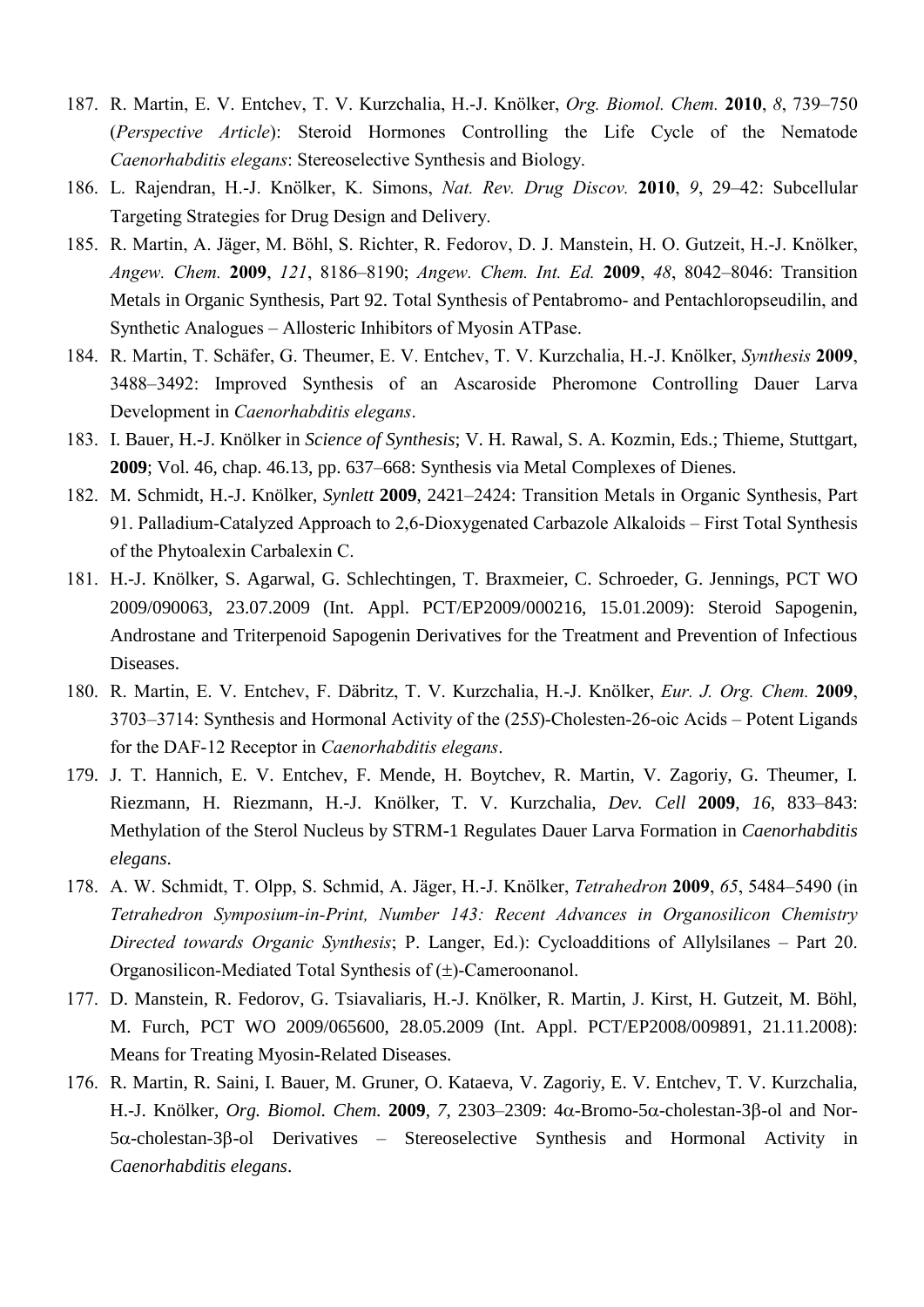- 175. R. Beckert, E. Fanghänel, W. D. Habicher, H.-J. Knölker, P. Metz, K. Schwetlick, *Organikum – Organisch-chemisches Grundpraktikum, 23. Auflage*; Wiley-VCH, Weinheim, **2009**; pp. 1–861.
- 174. K. E. Knott, S. Auschill, A. Jäger, H.-J. Knölker, *Chem. Commun.* **2009**, 1467–1469: Transition Metals in Organic Synthesis, Part 90. First Total Synthesis of the Whole Series of the Antiostatins A and B.
- 173. R. Martin, A. W. Schmidt, G. Theumer, T. Krause, E. V. Entchev, T. V. Kurzchalia, H.-J. Knölker, *Org. Biomol. Chem.* **2009**, *7*, 909–920: Synthesis and Biological Activity of the (25*R*)-Cholesten-26-oic Acids – Ligands for the Hormonal Receptor DAF-12 in *Caenorhabditis elegans*.
- 172. R. Fedorov, M. Böhl, G. Tsiavaliaris, F. K. Hartmann, M. H. Taft, P. Baruch, B. Brenner, R. Martin, H.-J. Knölker, H. O. Gutzeit, D. J. Manstein, *Nat. Struct. Mol. Biol.* **2009**, *16*, 80–88: The Mechanism of Pentabromopseudilin Inhibition of Myosin Motor Activity.
- 171. H.-J. Knölker, *Chem. Lett.* **2009**, *38*, 8–13 (*Highlight Review*): Transition Metals in Organic Synthesis, Part 89. Synthesis of Biologically Active Carbazole Alkaloids Using Selective Transition Metal-Catalyzed Coupling Reactions.
- 170. R. Martin, F. Däbritz, E. V. Entchev, T. V. Kurzchalia, H.-J. Knölker, *Org. Biomol. Chem.* **2008**, *6*, 4293–4295: Stereoselective Synthesis of the Hormonally Active (25*S*)- 7 -Dafachronic Acid, (25*S*)- 4 -Dafachronic Acid, (25*S*)-Dafachronic Acid, and (25*S*)-Cholestenoic Acid.
- 169. K. K. Gruner, H.-J. Knölker, *Org. Biomol. Chem.* **2008**, *6*, 3902–3904: Transition Metals in Organic Synthesis, Part 88. Palladium-Catalyzed Total Synthesis of Euchrestifoline Using a One-Pot Wacker Oxidation and Double Aromatic C–H Bond Activation.
- 168. G. Rouillé, C. Jäger, M. Steglich, F. Huisken, T. Henning, G. Theumer, I. Bauer, H.-J. Knölker, *ChemPhysChem* **2008**, *9*, 2085–2091: IR, Raman, and UV/Vis Spectra of Corannulene for Use in Possible Interstellar Identification.
- 167. I. Bauer, H.-J. Knölker in *Iron Catalysis in Organic Chemistry – Reactions and Applications*; B. Plietker, Ed.; Wiley-VCH, Weinheim, **2008**; chap. 1, pp. 1–27: Iron Complexes in Organic Chemistry.
- 166. D. C. Carrer, A. W. Schmidt, H.-J. Knölker, P. Schwille, *Langmuir* **2008**, *24*, 8807–8812: Membrane Domain-Disrupting Effects of 4-Substituted Cholesterol Derivatives.
- 165. R. Martin, A. W. Schmidt, G. Theumer, T. V. Kurzchalia, H.-J. Knölker, *Synlett* **2008**, 1965–1968: Stereoselective Synthesis of (25*R*)-Dafachronic Acids and (25*R*)-Cholestenoic Acid as Potential Ligands for the DAF-12 Receptor in *Caenorhabditis elegans*.
- 164. T. A. Choi, R. Czerwonka, R. Forke, A. Jäger, J. Knöll, M. P. Krahl, T. Krause, K. R. Reddy, S. G. Franzblau, H.-J. Knölker, *Med. Chem. Res.* **2008**, *17*, 374–385: Transition Metals in Organic Synthesis, Part 83. Synthesis and Pharmacological Potential of Carbazoles.
- 163. R. Forke M. P. Krahl, F. Däbritz, A. Jäger, H.-J. Knölker, *Synlett* **2008**, 1870–1876: Transition Metals in Organic Synthesis, Part 87. A Palladium-Catalyzed Route to 2-Oxygenated and 2,7- Dioxygenated Carbazole Alkaloids – Total Synthesis of 2-Methoxy-3-methylcarbazole, Glycosinine, Clausine L, Mukonidine, and Clausine V.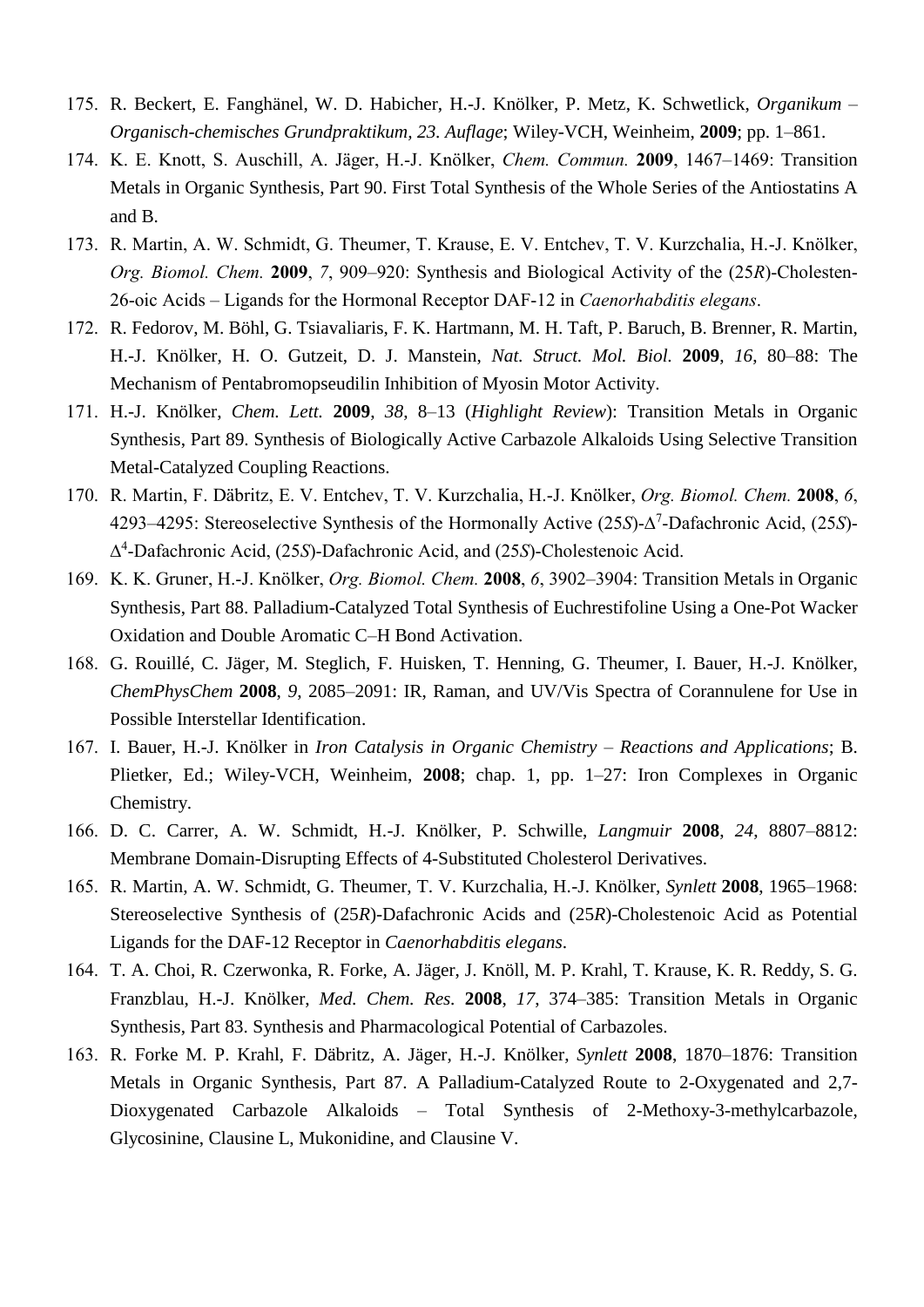- 162. R. Forke, A. Jäger, H.-J. Knölker, *Org. Biomol. Chem.* **2008**, *6*, 2481–2483: Transition Metals in Organic Synthesis, Part 86. First Total Synthesis of Clausine L and Pityriazole, a Metabolite of the Human Pathogenic Yeast *Malassezia furfur*.
- 161. H.-J. Knölker, *Sitzungsberichte der Sächsischen Akademie der Wissenschaften zu Leipzig – Mathematisch-naturwissenschaftliche Klasse*, S. Hirzel, Suttgart/Leipzig, **2008**, Band 131, Heft 1, S. 1–24: Von der Heilpflanze zu neuen Medikamenten – Welche Beiträge kann die organische Synthese leisten?
- 160. H.-J. Knölker, S. Agarwal, G. Schlechtingen, T. Braxmeier, C. Schroeder, PCT WO 2008/068037, 12.06.2008 (Int. Appl. PCT/EP2007/010675, 07.12.2007): Cholesterylamines for the Treatment and Prevention of Infectious Diseases.
- 159. C. Börger, H.-J. Knölker, *Synlett* **2008**, 1698–1702: Transition Metals in Organic Synthesis, Part 85. A General Approach to 1,6-Dioxygenated Carbazole Alkaloids – First Total Synthesis of Clausine G, Clausine I, and Clausine Z.
- 158. H.-J. Knölker, K. R. Reddy in *The Alkaloids*; G. A. Cordell, Ed.; Academic Press, London, **2008**; Vol. 65, pp. 1–430: Chemistry and Biology of Carbazole Alkaloids.
- 157. L. Rajendran, A. Schneider, G. Schlechtingen, S. Weidlich, J. Ries, T. Braxmeier, P. Schwille, J. B. Schulz, C. Schroeder, M. Simons, G. Jennings, H.-J. Knölker, K. Simons, *Science* **2008**, *320*, 520– 523: Efficient Inhibition of the Alzheimer's Disease  $\beta$ -Secretase by Membrane Targeting.
- 156. H.-J. Knölker in *Modern Alkaloids – Structure, Isolation, Synthesis and Biology*; E. Fattorusso, O. Taglialatela-Scafati, Eds.; Wiley-VCH, Weinheim, **2008**; chap. 15, pp. 475–501: Synthesis of Alkaloids by Transition Metal-Mediated Oxidative Cyclization.
- 155. W. Fröhner, K. R. Reddy, H.-J. Knölker, *Heterocycles* **2007**, *74*, 895–912 (*Special Issue Dedicated to Professor Ekkehard Winterfeldt*): Transition Metals in Organic Synthesis, Part 84. Application of Iron- and Nickel-Mediated Coupling Reactions to the Total Synthesis of the Neuronal Cell Protecting Substance  $(\pm)$ -Carquinostatin A.
- 154. A. W. Schmidt, J. R. Suresh, G. Theumer, H.-J. Knölker, *Chem. Lett.* **2007**, *36*, 1478–1479: Cycloadditions of Allylsilanes, Part 19. Synthetic Approach Towards the Sex Pheromone of the Female Oleander Scale *Aspidiotus Nerii*.
- 153. A. W. Schmidt, T. Olpp, E. Baum, T. Stiffel, H.-J. Knölker, *Synlett* **2007**, 2371–2374: Cycloadditions of Allylsilanes, Part 18. Stereoselective Total Synthesis of the Sesquiterpene  $(\pm)$ - $\beta$ -Isocomene.
- 152. A. W. Schmidt, T. Olpp, S. Schmid, S. Goutal, A. Jäger, H.-J. Knölker, *Synlett* **2007**, 1549–1552: Cycloadditions of Allylsilanes, Part 17. Stereoselective Total Synthesis of the Sesquiterpene  $(\pm)$ -Cameroonanol.
- 151. R. Forke, M. P. Krahl, T. Krause, G. Schlechtingen, H.-J. Knölker, *Synlett* **2007**, 268–272: Transition Metals in Organic Synthesis, Part 82. First Total Synthesis of Methyl 6 methoxycarbazole-3-carboxylate, Glycomaurrol, the Anti-TB Active Micromeline, and the Furo[2,3-*c*]carbazole Alkaloid Eustifoline-D.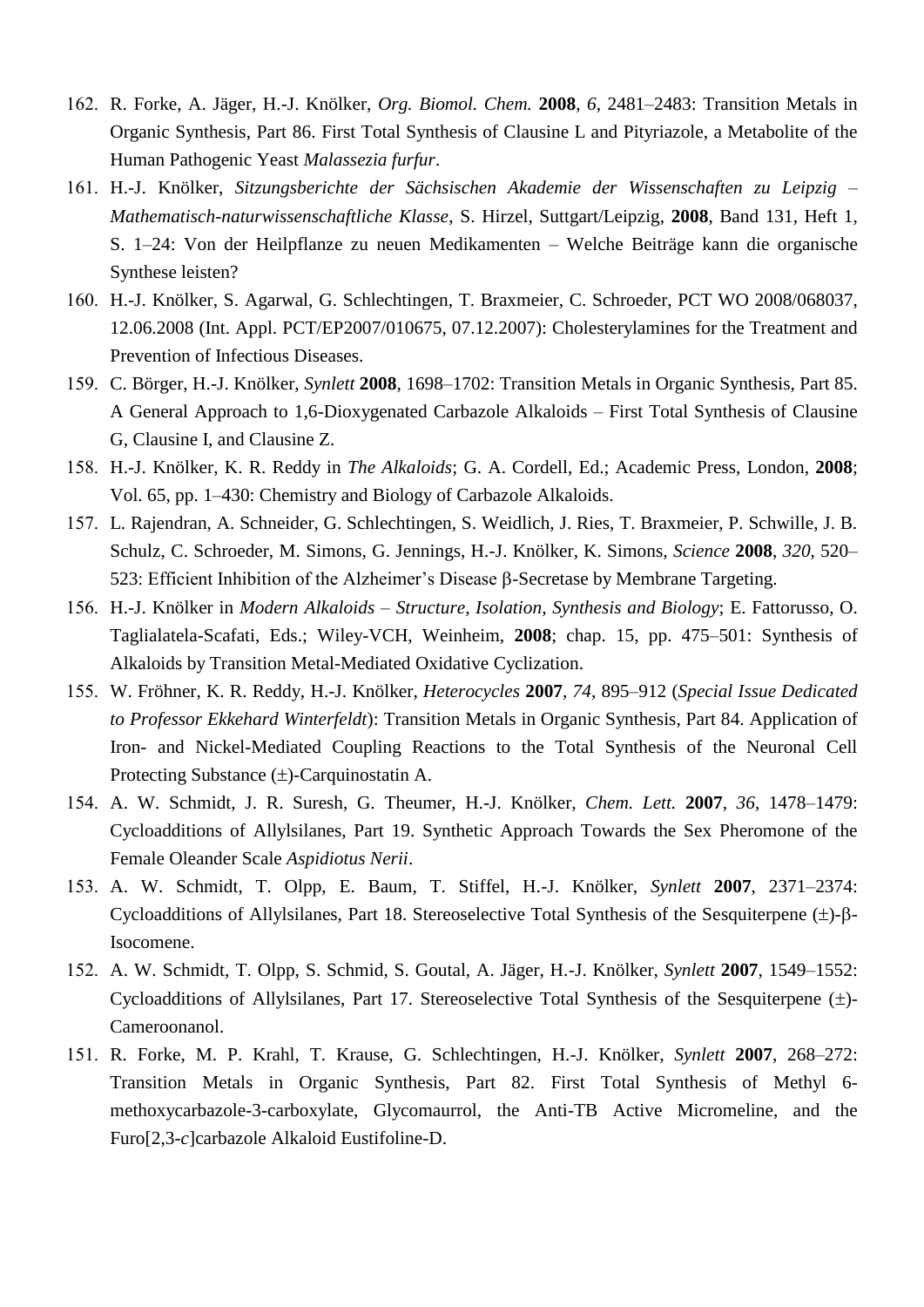- 150. T. A. Choi, R. Czerwonka, J. Knöll, M. P. Krahl, K. R. Reddy, S. G. Franzblau, H.-J. Knölker, *Med. Chem. Res.* **2006**, *15*, 28–30: Novel Syntheses and Pharmacological Activity of Carbazole Derivatives.
- 149. M. P. Krahl, A. Jäger, T. Krause, H.-J. Knölker, *Org. Biomol. Chem.* **2006**, *4*, 3215–3219: Transition Metal Complexes in Organic Synthesis, Part 81. First Total Synthesis of the 7- Oxygenated Carbazole Alkaloids Clauszoline-K, 3-Formyl-7-hydroxycarbazole, Clausine M, Clausine N and the Anti-HIV Active Siamenol Using a Highly Efficient Palladium-Catalyzed Approach.
- 148. J. Knöll, H.-J. Knölker, *Tetrahedron Lett.* **2006**, *47*, 6079–6082: Transition Metal Complexes in Organic Synthesis, Part 80. First Total Synthesis of ( $\pm$ )-Epocarbazolin A and Epocarbazolin B, and Asymmetric Synthesis of (–)-Epocarbazolin A *via* Shi Epoxidation.
- 147. T. A. Choi, R. Czerwonka, W. Fröhner, M. P. Krahl, K. R. Reddy, S. G. Franzblau, H.-J. Knölker, *ChemMedChem* **2006**, *1*, 812–815: Transition Metal Complexes in Organic Synthesis, Part 79. Synthesis and Activity of Carbazole Derivatives Against *Mycobacterium tuberculosis*.
- 146. A. W. Schmidt, T. Doert, S. Goutal, M. Gruner, F. Mende, T. V. Kurzchalia, H.-J. Knölker, *Eur. J. Org. Chem.* **2006**, 3687–3706: Regio- and Stereospecific Synthesis of Cholesterol Derivatives and their Hormonal Activity in *Caenorhabditis elegans*.
- 145. S. Agarwal, S. Filali, W. Fröhner, J. Knöll, M. P. Krahl, K. R. Reddy, H.-J. Knölker in *The Chemistry and Biological Activity of Synthetic and Natural Compounds – Nitrogen-Containing Heterocycles*; V. G. Kartsev, Ed.; ICSPF Press, Moscow, **2006**; Vol. 1, pp. 176–186: Application of Oxidative Cyclizations to the Synthesis of Bioactive Nitrogen-Containing Heterocycles.
- 144. J. Knöll, H.-J. Knölker, *Synlett* **2006**, 651–653: Transition Metal Complexes in Organic Synthesis, Part 78. First Total Synthesis and Assignment of the Absolute Configuration of the Neuronal Cell Protecting Agent Carbazomadurin B.
- 143. R. Czerwonka, K. R. Reddy, E. Baum, H.-J. Knölker, *Chem. Commun.* **2006**, 711–713: Transition Metal Complexes in Organic Synthesis, Part 77. First Enantioselective Total Synthesis of Neocarazostatin B, Determination of its Absolute Configuration and Transformation into Carquinostatin A.
- 142. T. Braxmeier, T. Friedrichson, W. Fröhner, G. Jennings, G. Schlechtingen, C. Schroeder, H.-J. Knölker, K. Simons, M. Zerial, T. Kurzchalia, PCT WO 2006/002909, 12.01.2006 (Int. Appl. PCT/EP2005/007033, 29.06.2005): Sphingolipid-Derived Pharmaceutical Compositions.
- 141. T. Braxmeier, T. Friedrichson, W. Fröhner, G. Jennings, G. Schlechtingen, C. Schroeder, H.-J. Knölker, K. Simons, M. Zerial, T. Kurzchalia, PCT WO 2006/002908, 12.01.2006 (Int. Appl. PCT/EP2005/007032, 29.06.2005): Carbazole-Derived Pharmaceutical Compositions.
- 140. T. Braxmeier, T. Friedrichson, W. Fröhner, G. Jennings, G. Schlechtingen, C. Schroeder, H.-J. Knölker, K. Simons, M. Zerial, T. Kurzchalia, PCT WO 2006/002907, 12.01.2006 (Int. Appl. PCT/EP2005/007031, 29.06.2005): Use of Steroid-Derived Pharmaceutical Compositions for Treating Disorders Relating to Pathological Processes in Lipid Rafts.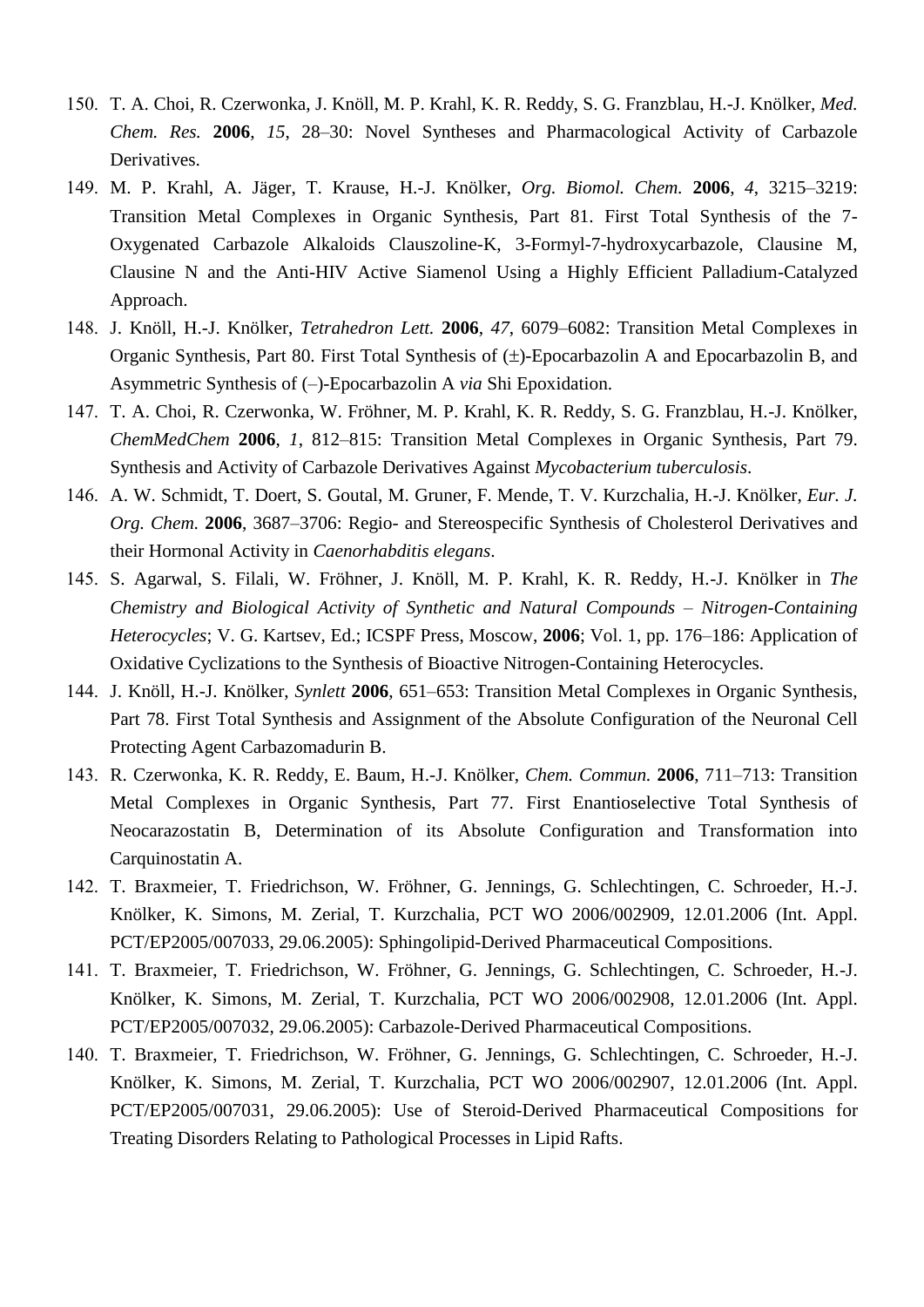- 139. H.-J. Knölker, K. R. Reddy in *Selected Methods for Synthesis and Modification of Heterocycles – The Chemistry and Biological Activity of Natural Indole Systems (Part 1)*; V. G. Kartsev, Ed.; ICSPF Press, Moscow, **2005**; Vol. 4, pp. 166–181: Total Synthesis of Furocarbazole Alkaloids.
- 138. T. Braxmeier, T. Friedrichson, W. Fröhner, G. Jennings, M. Munick, G. Schlechtingen, C. Schroeder, H.-J. Knölker, K. Simons, M. Zerial, T. Kurzchalia, PCT WO 2005/097199, 20.10.2005 (Int. Appl. PCT/EP2005/003740, 08.04.2005): Tripartite Conjugates Containing a Structure Interacting with Cell Membrane Rafts and Their Use.
- 137. S. Agarwal, J. Knöll, M. P. Krahl, H.-J. Knölker, *Journal of Fudan University (Natural Science)* **2005**, *44*, 699–700: Synthesis of Heterocyclic Ring Systems Using Organometallic Reagents.
- 136. S. Agarwal, S. Cämmerer, S. Filali, W. Fröhner, J. Knöll, M. P. Krahl, K. R. Reddy, H.-J. Knölker, *Curr. Org. Chem.* **2005**, *9*, 1601–1614 (*Special Issue: Recent Progress in Alkaloid Chemistry*; H.-J. Knölker, Ed.): Transition Metal Complexes in Organic Synthesis, Part 75. Novel Routes to Pyrroles, Indoles and Carbazoles – Applications in Natural Product Synthesis.
- 135. O. Kataeva, M. P. Krahl, H.-J. Knölker, *Org. Biomol. Chem.* **2005**, *3*, 3099–3101: Transition Metal Complexes in Organic Synthesis, Part 76. First Total Synthesis of the Biologically Active 2,7- Dioxygenated Tricyclic Carbazole Alkaloids 7-Methoxy-*O*-methylmukonal, Clausine H (Clauszoline-C), Clausine K (Clauszoline-J) and Clausine O.
- 134. H.-J. Knölker, *Top. Curr. Chem.* **2005**, *244*, 115–148: Occurrence, Biological Activity, and Convergent Organometallic Synthesis of Carbazole Alkaloids.
- 133. H.-J. Knölker, S. Agarwal, *Tetrahedron Lett.* **2005**, *46*, 1173–1175: Total Synthesis of the Antitumor Active Pyrrolo<sup>[2,1-a]isoquinoline Alkaloid  $(\pm)$ -Crispine A.</sup>
- 132. H.-J. Knölker, W. Fröhner, R. Heinrich, *Synlett* **2004**, 2705–2708: Transition Metal Complexes in Organic Synthesis, Part 74. Total Synthesis of the Marine Alkaloid 6-Chlorohyellazole.
- 131. S. Agarwal, H.-J. Knölker, *Org. Biomol. Chem.* **2004**, *2*, 3060–3062: A Novel Pyrrole Synthesis.
- 130. V. Matyash, E. V. Entchev, F. Mende, M. Wilsch-Bräuninger, C. Thiele, A. W. Schmidt, H.-J. Knölker, S. Ward, T. V. Kurzchalia, *PLoS Biol.* **2004**, *2*, e280: Sterol-Derived Hormone(s) Controls Entry into Diapause in *Caenorhabditis elegans* by Consecutive Activation of DAF-12 and DAF-16.
- 129. W. Fröhner, M. P. Krahl, K. R. Reddy, H.-J. Knölker, *Heterocycles* **2004**, *63*, 2393–2407: Transition Metal Complexes in Organic Synthesis, Part 73. Synthetic Routes to Naturally Occurring Furocarbazoles.
- 128. H.-J. Knölker, *Curr. Org. Synth.* **2004**, *1*, 309–331: Transition Metal Complexes in Organic Synthesis, Part 70. Synthesis of Biologically Active Carbazole Alkaloids Using Organometallic Chemistry.
- 127. H.-J. Knölker in *Transition Metals for Organic Synthesis – Building Blocks and Fine Chemicals*, *Second Edition*; M. Beller, C. Bolm, Eds.; Wiley-VCH, Weinheim, **2004**; Vol. 1, chap. 3.11, pp. 585–599: Iron–Diene Complexes.
- 126. H.-J. Knölker, E. Baum, M. Kosub, *Synlett* **2004**, 1769–1771: Transition Metal Complexes in Organic Synthesis, Part 72. Iron-Mediated Diastereoselective Spiroannelation of Dimethyl Aminomalonate to the 2-Azaspiro[4.5]decane Ring System.
- 125. H.-J. Knölker, S. Agarwal, *Synlett* 2004, 1767–1768: Novel Three-Step Synthesis of ( $\pm$ )-Harmicine.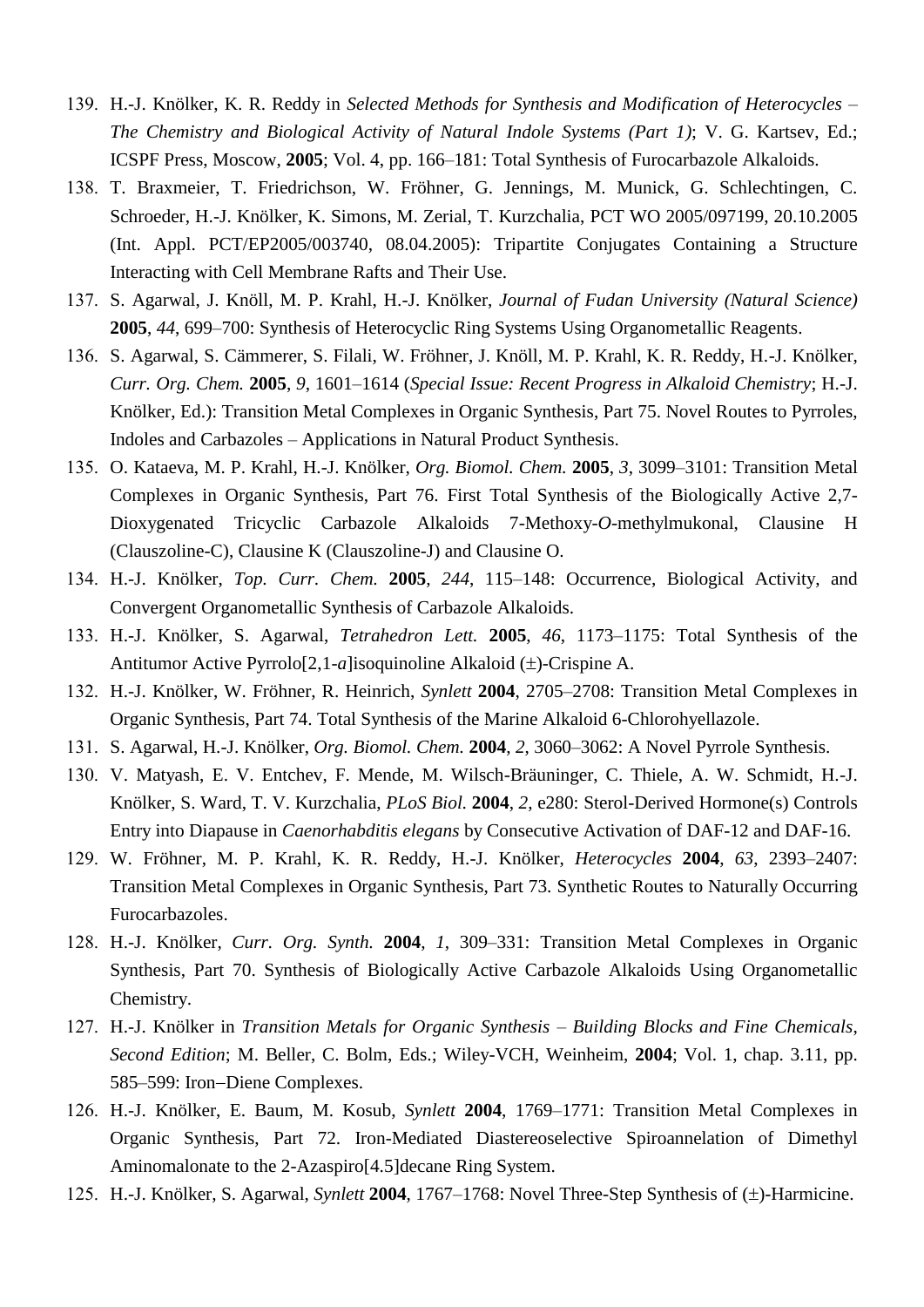- 124. H.-J. Knölker, M. P. Krahl, *Synlett* **2004**, 528–530: Transition Metal Complexes in Organic Synthesis, Part 71. First Total Synthesis of Furoclausine A.
- 123. H.-J. Knölker, S. Filali, *Synlett* **2003**, 1752–1754: Transition Metal Complexes in Organic Synthesis, Part 69. Total Synthesis of the *Amaryllidaceae* Alkaloids Anhydrolycorinone and Hippadine Using Iron- and Palladium-Mediated Coupling Reactions.
- 122. H.-J. Knölker, M. Wolpert, *Tetrahedron* **2003**, *59*, 5317–5322: Transition Metal Complexes in Organic Synthesis, Part 68. Iron-Mediated Total Synthesis of Mukonine and Mukonidine by Oxidative Cyclization with Air as the Oxidizing Agent.
- 121. H.-J. Knölker, J. Knöll, *Chem. Commun.* **2003**, 1170–1171: Transition Metal Complexes in Organic Synthesis, Part 67. First Total Synthesis of the Neuronal Cell Protecting Carbazole Alkaloid Carbazomadurin A by Sequential Transition Metal-Catalyzed Reactions.
- 120. H.-J. Knölker, K. R. Reddy, *Heterocycles* **2003**, *60*, 1049–1052: Indoloquinones, Part 8. Palladium(II)-Catalyzed Total Synthesis of Murrayaquinone A, Koeniginequinone A, and Koeniginequinone B.
- 119. H.-J. Knölker, W. Fröhner, K. R. Reddy, *Eur. J. Org. Chem.* **2003**, 740–746: Transition Metal Complexes in Organic Synthesis, Part 66. Iron-Mediated Synthesis of Carbazomycin G and Carbazomycin H, the First Carbazole-1,4-quinol Alkaloids from *Streptoverticillium ehimense*.
- 118. H.-J. Knölker, K. R. Reddy, *Chem. Rev.* 2002, 102, 4303-4427: Isolation and Synthesis of Biologically Active Carbazole Alkaloids.
- 117. H.-J. Knölker, T. Hopfmann, *Tetrahedron* **2002**, *58*, 8937–8945: Transition Metal Complexes in Organic Synthesis, Part 65. Iron-Mediated Synthesis of Carazostatin, a Free Radical Scavenger from *Streptomyces chromofuscus*, and *O*-Methylcarazostatin.
- 116. H.-J. Knölker, W. Fröhner, K. R. Reddy, *Synthesis* **2002**, 557–564 (*Feature Article*): Indoloquinones, Part 7. Total Synthesis of the Potent Lipid Peroxidation Inhibitor Carbazoquinocin C by an Intramolecular Palladium-Catalyzed Oxidative Coupling of an Anilino-1,4-benzoquinone.
- 115. H.-J. Knölker, A. Braier, D. J. Bröcher, S. Cämmerer, W. Fröhner, P. Gonser, H. Hermann, D. Herzberg, K. R. Reddy, G. Rohde, *Pure Appl. Chem.* **2001**, *73*, 1075–1086: Transition Metal Complexes in Organic Synthesis, Part 64. Recent Applications of Tricarbonyliron–Diene Complexes to Organic Synthesis.
- 114. H.-J. Knölker, W. Fröhner, *Synthesis* **2000**, 2131–2136 (in *Special Topic: Alkaloids*; E. M. Carreira, Ed.): Transition Metal Complexes in Organic Synthesis, Part 63. Convergent Iron-Mediated Syntheses of the Furo[3,2-*a*]carbazole Alkaloid Furostifoline.
- 113. H.-J. Knölker, *Chem. Rev.* **2000**, *100*, 2941–2961 (*Special Issue: Organometallics in Organic Synthesis*; A. de Meijere, Ed.): Transition Metal Complexes in Organic Synthesis, Part 60. Efficient Synthesis of Tricarbonyliron-Diene Complexes - Development of an Asymmetric Catalytic Complexation.
- 112. H.-J. Knölker, K. R. Reddy, *Tetrahedron* **2000**, *56*, 4733–4737: Transition Metal Complexes in Organic Synthesis, Part 61. Convergent Synthesis of Indolo[2,3-*b*]carbazole by an Iron-Mediated Bidirectional Annulation of Two Indole Rings.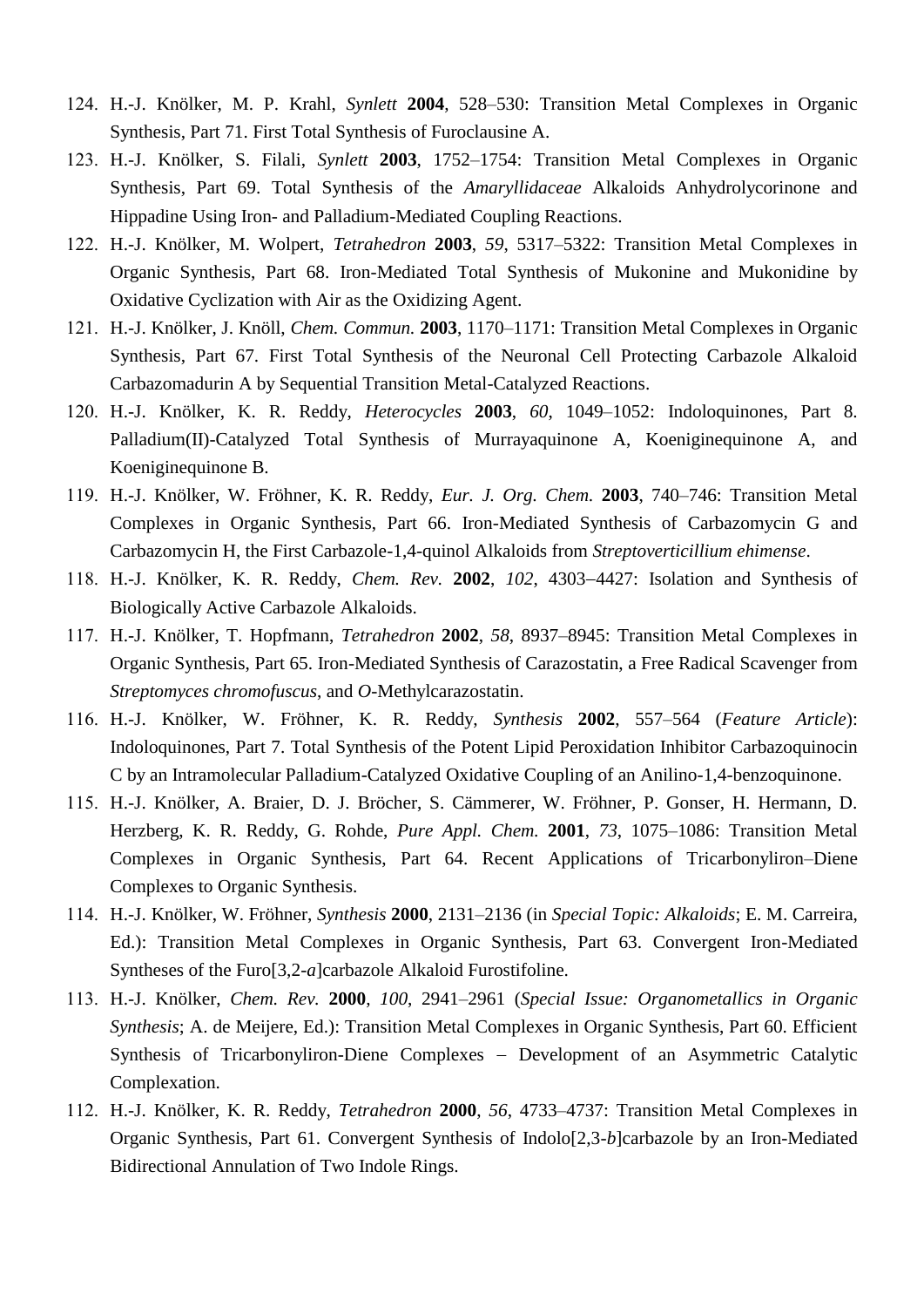- 111. H.-J. Knölker, S. Cämmerer, *Tetrahedron Lett.* **2000**, *41*, 5035–5038: Transition Metal Complexes in Organic Synthesis, Part 62. Total Synthesis of  $(\pm)$ -Demethoxycarbonyldihydrogambirtannine and Norketoyobyrine by an Iron-Mediated [2+2+1] Cycloaddition.
- 110. H.-J. Knölker, E. Baum, K. R. Reddy, *Chirality* **2000**, *12*, 526–528 (*Special Issue Dedicated to Professor Ryoji Noyori*; M. Kitamura, Ed.): Transition Metal Complexes in Organic Synthesis, Part 59. First Enantioselective Total Synthesis of Lavanduquinocin, a Potent Neuronal Cell Protecting Substance from *Streptomyces viridochromogenes*.
- 109. H.-J. Knölker, B. Ahrens, P. Gonser, M. Heininger, P. G. Jones, *Tetrahedron* **2000**, *56*, 2259–2271 (in *Tetrahedron Symposium-in-Print, Number 77: Transition Metal Organometallics in Organic Synthesis*; K. M. Nicholas, Ed.): Transition Metal Complexes in Organic Synthesis, Part 57. Synthesis of 1-Azabuta-1,3-dienes and Application to Catalytic Complexation of Buta-1,3-dienes and Cycloalkadienes by the Tricarbonyliron Fragment.
- 108. H.-J. Knölker, E. Baum, K. R. Reddy, *Tetrahedron Lett.* **2000**, *41*, 1171–1174: Transition Metal Complexes in Organic Synthesis, Part 58. First Enantioselective Total Synthesis of the Potent Neuronal Cell Protecting Substance Carquinostatin A from (*R*)-Propene Oxide.
- 107. H.-J. Knölker, E. Baum, H. Goesmann, H. Gössel, K. Hartmann, M. Kosub, U. Locher, T. Sommer, *Angew. Chem*. **2000**, *112*, 797–800; *Angew. Chem. Int. Ed.* **2000**, *39*, 781–784: Transition Metal Complexes in Organic Synthesis, Part 56. Iron-Mediated Diastereoselective Spiroannelations with Vinylogous Urethanes - A Novel Access to Spiroannelated Carbo- and Heterocycles.
- 106. H.-J. Knölker, A. Braier, D. J. Bröcher, P. G. Jones, H. Piotrowski, *Tetrahedron Lett.* **1999**, *40*, 8075–8078: Transition Metal Complexes in Organic Synthesis, Part 55. Synthesis of Corannulene *via* an Iron-Mediated [2+2+1] Cycloaddition.
- 105. H.-J. Knölker, W. Fröhner, *Tetrahedron Lett*. **1999**, *40*, 6915–6918: Transition Metal Complexes in Organic Synthesis, Part 54. Improved Total Syntheses of the Antibiotic Alkaloids Carbazomycin A and B.
- 104. H.-J. Knölker, G. Baum, O. Schmitt, G. Wanzl, *Chem. Commun*. **1999**, 1737–1738: Cycloadditions of Allylsilanes, Part 16. Stereoselective Total Synthesis of  $(\pm)$ -Fragranol by TiCl<sub>4</sub> Promoted [2+2] Cycloaddition of Allyl-*tert*-butyldiphenylsilane and Methyl Methacrylate.
- 103. H.-J. Knölker, E. Baum, R. Graf, P. G. Jones, O. Spieß, *Angew. Chem*. **1999**, *111*, 2742–2745; *Angew. Chem. Int. Ed.* **1999**, *38*, 2583–2585: Cycloadditions of Allylsilanes, Part 15. An Unprecedented Domino Double Allylsilane [3+2] Cycloaddition/Wagner-Meerwein Rearrangement/Friedel-Crafts Alkylation/Elimination Reaction Sequence Leading to a Novel Pentacyclic Ring System.
- 102. H.-J. Knölker, E. Baum, T. Hopfmann, *Tetrahedron* **1999**, *55*, 10391–10412: Transition Metal Complexes in Organic Synthesis, Part 53. Iron-Mediated Synthesis of Hyellazole and Isohyellazole.
- 101. H.-J. Knölker, E. Baum, H. Goesmann, R. Klauss, *Angew. Chem*. **1999**, *111*, 2196–2199; *Angew. Chem. Int. Ed.* **1999**, *38*, 2064–2066: Transition Metal Complexes in Organic Synthesis, Part 51. Demetalation of Tricarbonyl(cyclopentadienone)iron Complexes Initiated by a Ligand Exchange Reaction with NaOH  $-$  X-Ray Analysis of a Complex with Nearly Square-Planar Coordinated Sodium.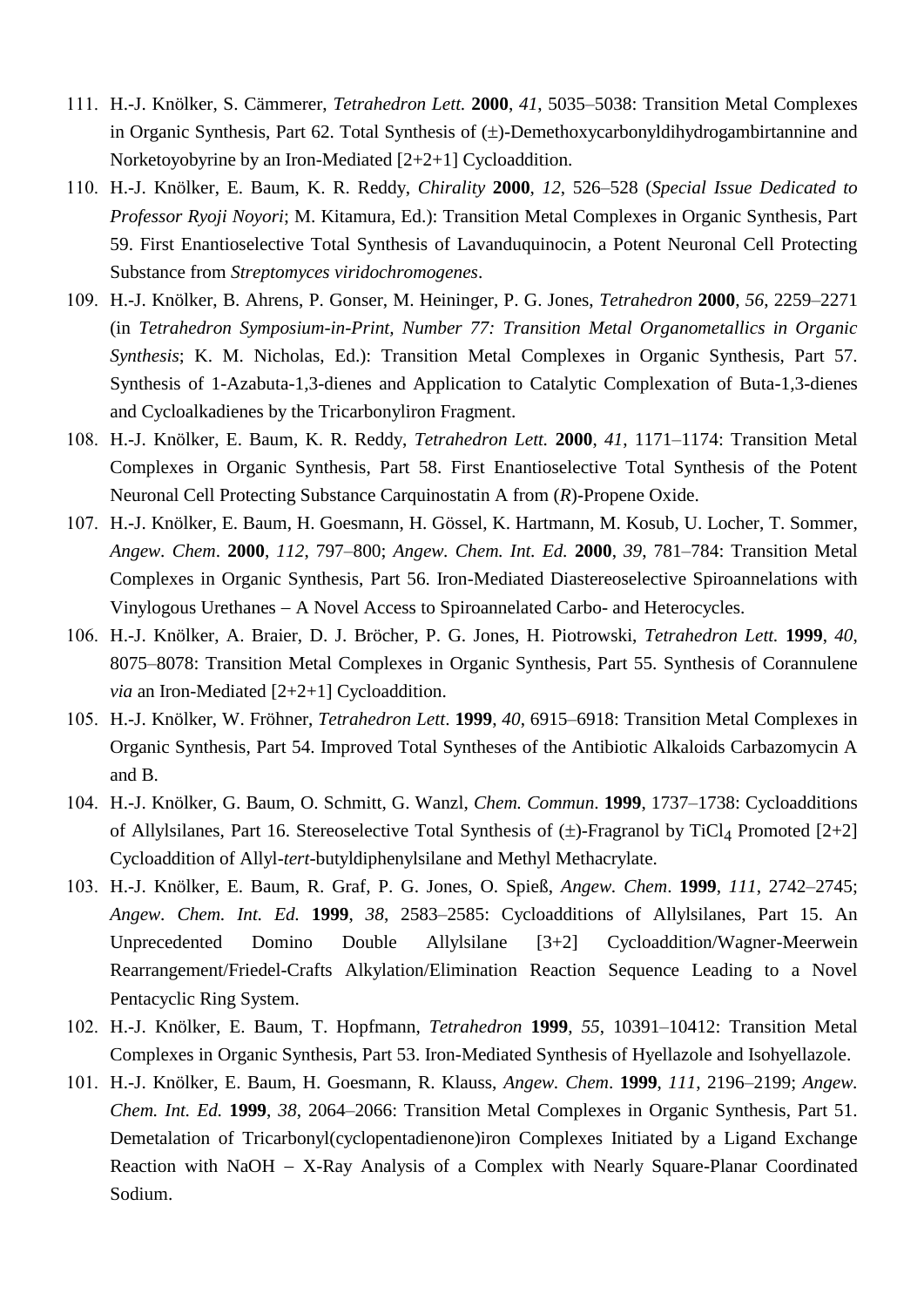- 100. H.-J. Knölker, *Chem. Soc. Rev*. **1999**, *28*, 151–157: Transition Metal Complexes in Organic Synthesis, Part 47. Organic Synthesis *via* Tricarbonyl( $\eta$ <sup>4</sup>-diene)iron Complexes.
- 99. H.-J. Knölker, H. Hermann, D. Herzberg, *Chem. Commun*. **1999**, 831–832: Transition Metal Complexes in Organic Synthesis, Part 52. Photolytic Induction of the Asymmetric Catalytic Complexation of Prochiral Cyclohexa-1,3-dienes by the Tricarbonyliron Fragment.
- 98. H.-J. Knölker, K. R. Reddy, *Synlett* **1999**, 596–598: Indoloquinones, Part 6. First Palladium-Mediated Oxidative Cyclization of Arylamino-1,2-benzoquinones to Carbazole-3,4-quinones - Application to the Total Synthesis of Carbazoquinocin C and  $(\pm)$ -Carquinostatin A.
- 97. H.-J. Knölker, N. Foitzik, O. Schmitt, *Tetrahedron Lett*. **1999**, *40*, 3557–3560: Cycloadditions of Allylsilanes, Part 14. Enantiospecific Synthesis of Bicyclo[4.3.0]nonanes by Asymmetric [3+2] Cycloaddition of Chiral Allylsilanes.
- 96. H.-J. Knölker, D. Herzberg, *Tetrahedron Lett*. **1999**, *40*, 3547–3548: Transition Metal Complexes in Organic Synthesis, Part 50. Asymmetric Catalytic Complexation of 1-Methoxycyclohexa-1,3 diene by the Tricarbonyliron Fragment using Amino Acid-Derived 1-Azabuta-1,3-dienes.
- 95. H.-J. Knölker, H. Goesmann, H. Hermann, D. Herzberg, G. Rohde, *Synlett* **1999**, 421–425: Transition Metal Complexes in Organic Synthesis, Part 49. Development of Novel Chiral Catalysts for the Asymmetric Catalytic Complexation of Prochiral Cyclohexa-1,3-dienes by the Tricarbonyliron Fragment - Mechanism of the Asymmetric Catalysis and Involvement of a Dinuclear Iron Cluster.
- 94. H.-J. Knölker, H. Goesmann, R. Klauss, *Angew. Chem*. **1999**, *111*, 727–731; *Angew. Chem. Int. Ed.* **1999**, *38*, 702–705: Transition Metal Complexes in Organic Synthesis, Part 48. A Novel Method for the Demetalation of Tricarbonyliron–Diene Complexes by a Photolytically Induced Ligand Exchange Reaction with Acetonitrile.
- 93. H.-J. Knölker, N. Foitzik, C. Gabler, R. Graf, *Synthesis* **1999**, 145–151: Cycloadditions of Allylsilanes, Part 12. Regio- and Stereoselective Transformations of Silylbicyclo[*n*.3.0]alkanes.
- 92. H.-J. Knölker, T. Braxmeier, *Tetrahedron Lett*. **1998**, *39*, 9407–9410: Isocyanates, Part 5. Synthesis of Oxazolidin-2-ones and Imidazolidin-2-ones *via* DMAP-Catalyzed Isocyanation of Amines with Di-*tert*-butyl Dicarbonate.
- 91. H.-J. Knölker, K. R. Reddy, A. Wagner, *Tetrahedron Lett*. **1998**, *39*, 8267–8270: Indoloquinones, Part 5. Palladium-Catalyzed Total Synthesis of the Potent Lipid Peroxidation Inhibitor Carbazoquinocin C.
- 90. H.-J. Knölker, E. Baum, O. Schmitt, *Tetrahedron Lett*. **1998**, *39*, 7705–7708: Cycloadditions of Allylsilanes, Part 13. Lewis Acid-Promoted Stereospecific [2+2] Cycloaddition of Crotylsilanes and Methyl Propynoate.
- 89. H.-J. Knölker in *Transition Metals for Organic Synthesis – Building Blocks and Fine Chemicals*; M. Beller, C. Bolm, Eds.; Wiley-VCH, Weinheim, **1998**; Vol. 1, chap. 3.13, pp. 534–549: Iron-Diene Complexes.
- 88. H.-J. Knölker, E. Baum, P. Gonser, G. Rohde, H. Röttele, *Organometallics* **1998**, *17*, 3916–3925: Transition Metal Complexes in Organic Synthesis, Part 45. 1,4-Diaryl-1-azabuta-1,3-diene-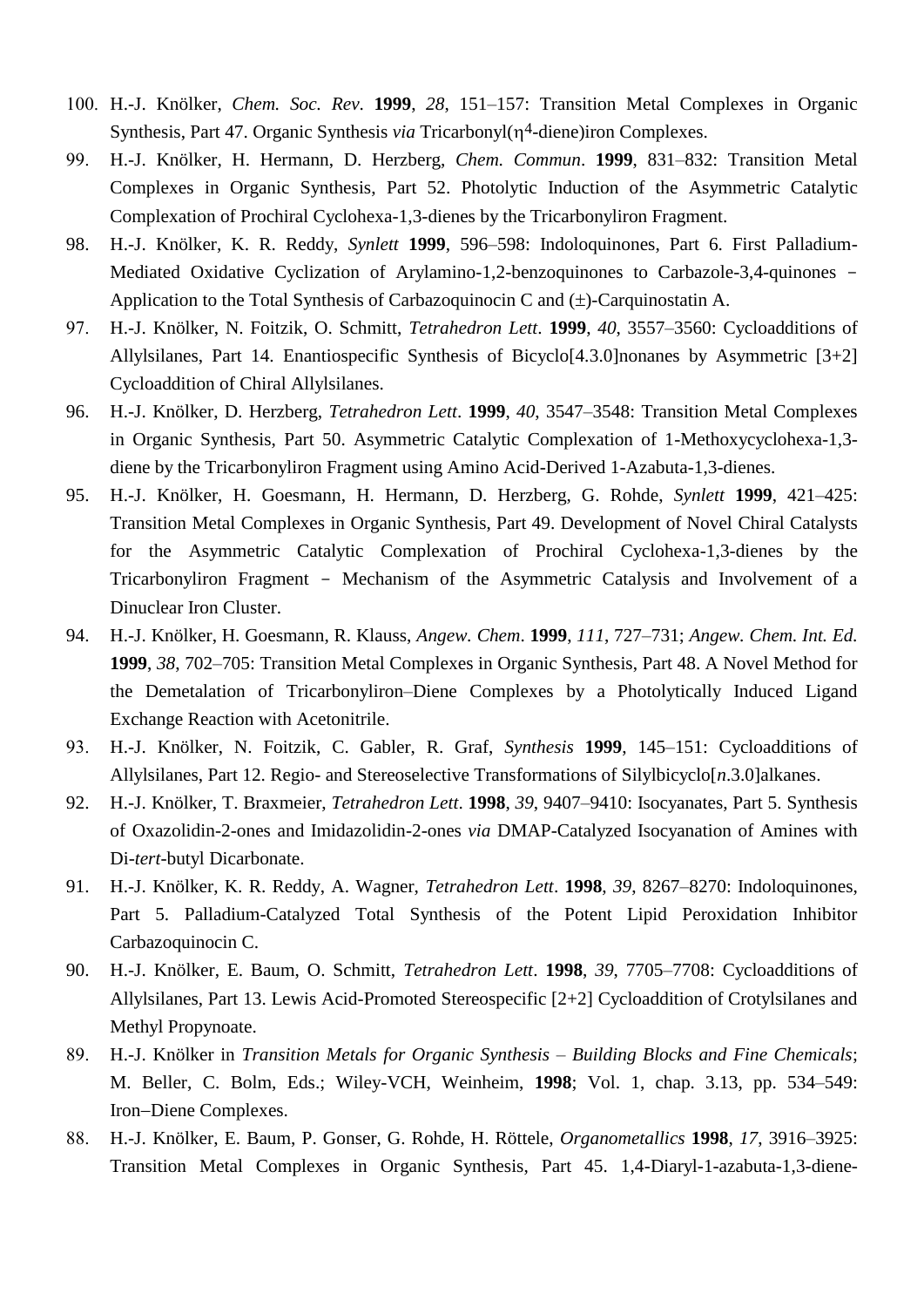Catalyzed Complexation of Cyclohexa-1,3-diene by the Tricarbonyliron Fragment – Development of Highly Efficient Catalysts, Optimization of the Reaction Conditions, and Proposed Mechanism.

- 87. H.-J. Knölker, M. Graf, U. Mangei, *J. Prakt. Chem*. **1998**, *340*, 530–535: Transition Metal Complexes in Organic Synthesis, Part 46. Synthesis of 5-Arylmethyl-substituted Tricarbonyl(1-4- cyclohexa-1,3-diene)iron Complexes.
- 86. H.-J. Knölker, G. Baum, N. Foitzik, H. Goesmann, P. Gonser, P. G. Jones, H. Röttele, *Eur. J. Inorg. Chem.* **1998**, 993–1007: Transition Metal Complexes in Organic Synthesis, Part 41. Synthesis, Molecular Structure, Fluxional Behavior, and Tricarbonyliron Transfer Reactions of  $(\eta^4$ -1-Azabuta-1,3-diene)tricarbonyliron Complexes.
- 85. H.-J. Knölker, K. R. Reddy, *Tetrahedron Lett.* **1998**, *39*, 4007–4008: Transition Metal Complexes in Organic Synthesis, Part 44. Iron-Mediated Synthesis of Indolo[2,3-*b*]carbazole.
- 84. H.-J. Knölker, P. G. Jones, G. Wanzl, *Synlett* **1998**, 613–616: Cycloadditions of Allylsilanes, Part 11. Stereoselective Synthesis of Hydroxycyclopentanes and Hydroxymethylcyclobutanes by Titanium Tetrachloride Promoted [3+2] and [2+2] Cycloadditions of Sterically Hindered Allylsilanes and Subsequent Oxidative Cleavage of the Carbon Silicon Bond.
- 83. H.-J. Knölker, W. Fröhner, A. Wagner, *Tetrahedron Lett.* **1998**, *39*, 2947: Transition Metal Complexes in Organic Synthesis, Part 43. First Total Synthesis of the Free Radical Scavenger  $(\pm)$ -Neocarazostatin B *via* Iron- and Nickel-Mediated Coupling Reactions.
- 82. H.-J. Knölker, W. Fröhner, *Tetrahedron Lett.* **1998**, *39*, 2537: Transition Metal Complexes in Organic Synthesis, Part 42. First Total Synthesis of the Potent Neuronal Cell Protecting Substance ( $\pm$ )-Lavanduquinocin *via* Iron- and Nickel-Mediated Coupling Reactions.
- 81. H.-J. Knölker, W. Fröhner, *J. Chem. Soc. Perkin Trans. 1* **1998**, 173–175: Indoloquinones, Part 4. Palladium-Catalyzed Total Synthesis of the Antibiotic Carbazole Alkaloids Carbazomycin G and H.
- 80. H.-J. Knölker, E. Baum, M. Heininger, *Tetrahedron Lett.* **1997**, *38*, 8021–8024: Transition Metal Complexes in Organic Synthesis, Part 40. Diastereoselective Synthesis of Substituted Perhydroacenaphthene Derivatives *via* Intramolecular Diels-Alder Cycloadditions.
- 79. H.-J. Knölker, T. Braxmeier, H. Oberhammer, *J. Mol. Struct*. **1997**, *413–414*, 211–216 (*Special Issue: Structural Chemistry*): Tert-Butyl Isocyanate, a Non-Rigid Molecule.
- 78. H.-J. Knölker, W. Fröhner, *Synlett* **1997**, 1108: Transition Metal Complexes in Organic Synthesis, Part 39. First Total Synthesis of the Potent Neuronal Cell Protecting Substance  $(\pm)$ -Carquinostatin A *via* Iron- and Nickel-Mediated Coupling Reactions.
- 77. H.-J. Knölker, T. Braxmeier, *Synlett* **1997**, 925: Isocyanates, Part 4. Convenient Phosgene-Free Method for the Synthesis and Derivatization of Enantiopure  $\alpha$ -Isocyanato Carboxylic Acid Esters.
- 76. H.-J. Knölker, W. Fröhner, *Tetrahedron Lett*. **1997**, *38*, 4051: Transition Metal Complexes in Organic Synthesis, Part 38. First Total Synthesis of Carbazomycin G and H.
- 75. H.-J. Knölker, *J. Prakt. Chem*. **1997**, *339*, 304–314 (*Special Issue Dedicated to Professor Ekkehard Winterfeldt*): Cycloadditions of Allylsilanes, Part 10. Stereoselective Construction of Ring Systems by Cycloaddition Reactions of Allyltriisopropylsilane.
- 74. H.-J. Knölker, N. Foitzik, H. Goesmann, R. Graf, P. G. Jones, G. Wanzl, *Chem. Eur. J.* **1997**, *3*, 538–551: Cycloadditions of Allylsilanes, Part 9. Highly Stereoselective Synthesis of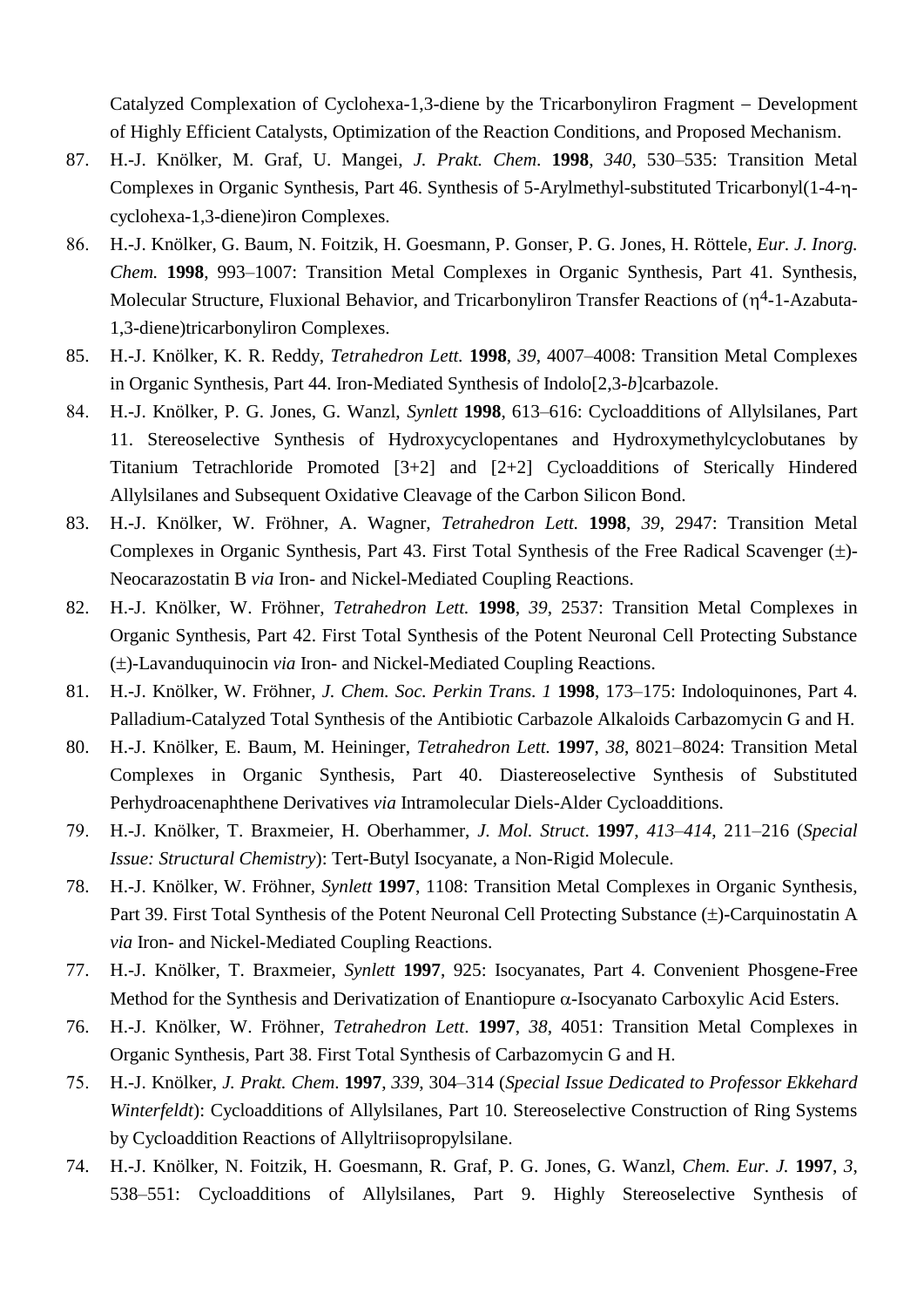Bicyclo[n.3.0]alkanes by Titanium Tetrachloride Promoted [3+2] Cycloaddition of Allylsilanes and 1-Acetylcycloalkenes.

- 73. H.-J. Knölker, W. Fröhner, *Tetrahedron Lett*. **1997**, *38*, 1535–1538: Transition Metal Complexes in Organic Synthesis, Part 37. Convergent Iron-Mediated Total Synthesis of the Potent Lipid Peroxidation Inhibitor Carbazoquinocin C.
- 72. H.-J. Knölker, G. Schlechtingen, *J. Chem. Soc. Perkin Trans. 1* **1997**, 349: Transition Metal Complexes in Organic Synthesis, Part 34. First Total Synthesis of Carbazomycin C and D.
- 71. H.-J. Knölker, M. Wolpert, *Tetrahedron Lett*. **1997**, *38*, 533–536: Transition Metal Complexes in Organic Synthesis, Part 36. Cyclization of Tricarbonyliron Complexes by Oxygen to 4a,9a-Dihydro-9*H*-carbazoles: Application to the Synthesis of Mukonine, Mukonidine, and Pyrido<sup>[3,2,1-</sup>] *jk*]carbazoles.
- 70. H.-J. Knölker, T. Braxmeier, G. Schlechtingen, German Patent DE 19526081, **1997** [(Cl. C07C265/00), 23 Jan 1997, DE Appl. 19526081.3, 18.07.1995]; *Chem. Abstr.* **1997**, *126*, 172036c: Verfahren zur Herstellung von sterisch gehinderten organischen Mono- und Polyisocyanaten.
- 69. H.-J. Knölker, A. Ecker, P. Struwe, A. Steinmeyer, G. Müller, G. Neef, *Tetrahedron* **1997**, *53*, 91– 108: Enantioselective Synthesis of Calcitriol A-Ring Fragments.
- 68. H.-J. Knölker, W. Fröhner, *Tetrahedron Lett*. **1996**, *37*, 9183: Transition Metal Complexes in Organic Synthesis, Part 35. First Total Synthesis of Furostifoline.
- 67. H.-J. Knölker, P. G. Jones, R. Graf, *Synlett* **1996**, 1155–1158: Cycloadditions of Allylsilanes, Part 8. Diastereoselective Synthesis of Spirocyclopentanes by Lewis Acid Promoted [3+2] Cycloaddition of Allyltriisopropylsilane and 2-Alkylidenecycloalkan-1-ones.
- 66. H.-J. Knölker, C. Hofmann, *Tetrahedron Lett*. **1996**, *37*, 7947: Transition Metal Complexes in Organic Synthesis, Part 33. Molybdenum-Mediated Total Synthesis of Girinimbine, Murrayacine, and Dihydroxygirinimbine.
- 65. H.-J. Knölker, H. Goesmann, P. Gonser, *Tetrahedron Lett*. **1996**, *37*, 6543: Transition Metal Complexes in Organic Synthesis, Part 32. Fluxionality of  $(\eta^4$ -1-Aza-1,3-butadiene)tricarbonyliron Complexes.
- 64. H.-J. Knölker, H. Goesmann, C. Hofmann, *Synlett* **1996**, 737–740: Transition Metal Complexes in Organic Synthesis, Part 31. A Novel Molybdenum-Mediated Synthesis of Carbazole Derivatives: Application to the Total Synthesis of Mukonal and 1,1'-Bis(2-hydroxy-3-methylcarbazole).
- 63. H.-J. Knölker, T. Braxmeier, *Tetrahedron Lett*. **1996**, *37*, 5861: Isocyanates, Part 3. Synthesis of Carbamates by DMAP-Catalyzed Reaction of Amines with Di-*tert*-butyldicarbonate and Alcohols.
- 62. H.-J. Knölker, F. Budei, J.-B. Pannek, G. Schlechtingen, *Synlett* **1996**, 587–589: Transition Metal-Diene Complexes in Organic Synthesis, Part 30. On the Mechanism of the Oxidative Cyclizations of Tricarbonyl(4-cyclohexadiene)iron Complexes: Unequivocal Determination of the Regioselectivity and the Stereospecificity of the Cyclization Process by Deuterium Labeling Studies.
- 61. H.-J. Knölker, T. Braxmeier, G. Schlechtingen, *Synlett* **1996**, 502: Isocyanates, Part 2. Synthesis of Symmetrical and Unsymmetrical Ureas by DMAP-Catalyzed Reaction of Alkyl- and Arylamines with Di-*tert*-butyldicarbonate.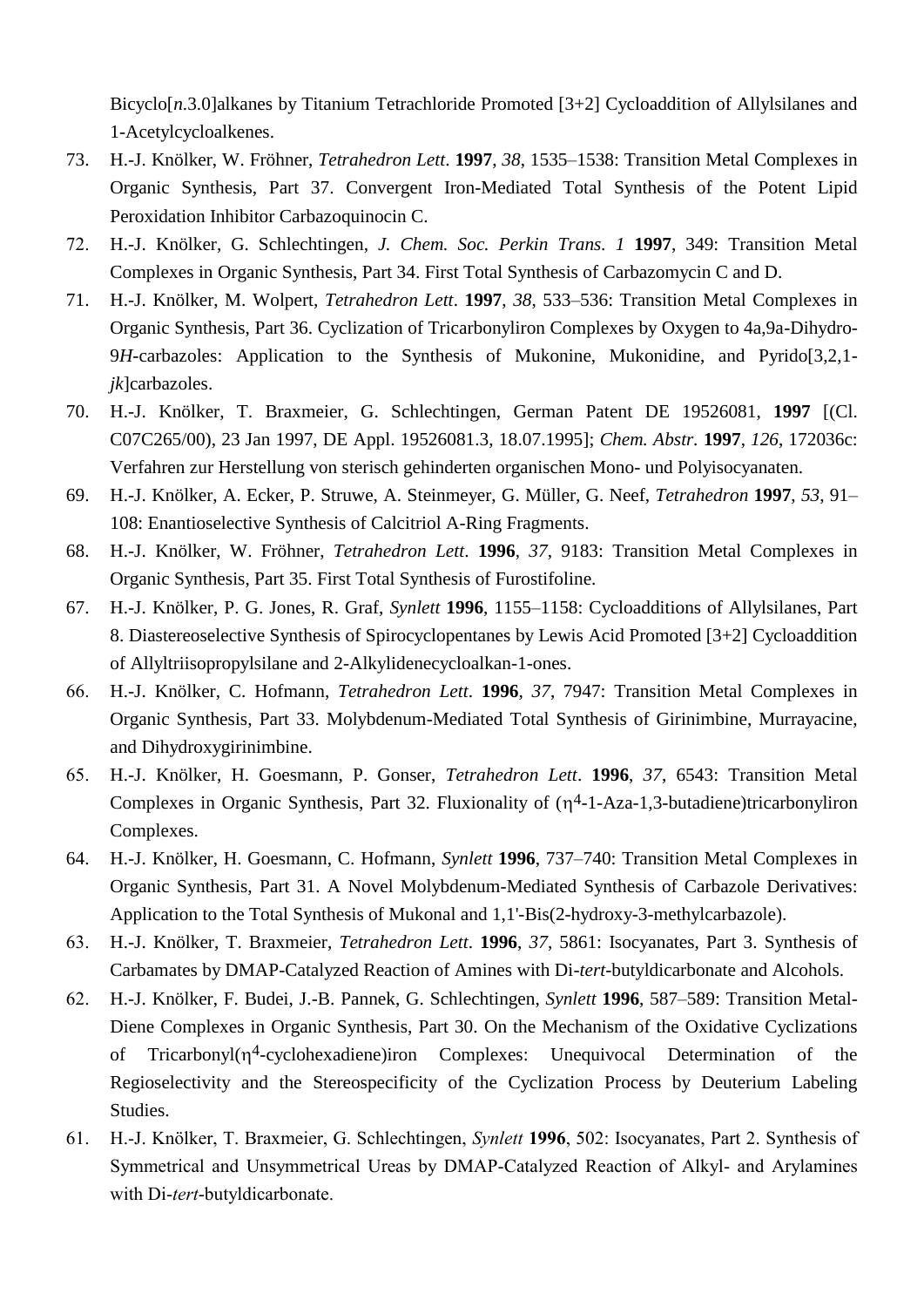- 60. H.-J. Knölker, G. Baum, J.-B. Pannek, *Tetrahedron* **1996**, *52*, 7345–7362 (in *Tetrahedron Symposium-in-Print, Number 61: New Synthetic Methods-IV. Organometallics in Organic Chemistry*; I. E. Markó, Ed.): Transition Metal-Diene Complexes in Organic Synthesis, Part 27. Synthesis and Reactivity of 4a,9a-Dihydro-9*H*-carbazoles.
- 59. H.-J. Knölker, P. Gonser, T. Koegler, *Tetrahedron Lett*. **1996**, *37*, 2405: Transition Metal-Diene Complexes in Organic Synthesis, Part 29. Separation of Planar Chiral Tricarbonyliron-Diene Complexes at Cyclodextrin Bonded Chiral Stationary Phases by HPLC.
- 58. H.-J. Knölker, *J. Prakt. Chem*. **1996**, *338*, 190–192: The Reagent. Trimethylamine *N*-oxide A Useful Oxidizing Reagent.
- 57. A. Steinmeyer, G. Neef, G. Müller, H.-J. Knölker, German Patent DE 4423669, **1996** [PCT Int. Appl. WO 9600207 (Cl. C07C69/013), 4 Jan 1996, DE Appl. 4423669, 23.06.1994]; *Chem. Abstr*. **1996**, *124*, 202734g: Cyclohexanon-Derivate, Verfahren zu deren Herstellung und Zwischenprodukte des Verfahrens.
- 56. H.-J. Knölker, H. Hermann, *Angew. Chem*. **1996**, *108*, 363–365; *Angew. Chem. Int. Ed. Engl*. **1996**, *35*, 341–344: Transition Metal-Diene Complexes in Organic Synthesis, Part 28. Asymmetric Catalysis in the Complexation of Prochiral Dienes by the Tricarbonyliron Fragment: A Novel Methodology for the Enantioselective Synthesis of Planar Chiral Tricarbonyl(diene)iron Complexes.
- 55. H.-J. Knölker, T. Braxmeier, G. Schlechtingen, *Angew. Chem*. **1995**, *107*, 2746–2749; *Angew. Chem. Int. Ed. Engl*. **1995**, *34*, 2497–2500: A Novel Method for the Synthesis of Isocyanates Under Mild Conditions.
- 54. H.-J. Knölker, G. Baum, P. Gonser, *Tetrahedron Lett*. **1995**, *36*, 8191–8194: Transition Metal-Diene Complexes in Organic Synthesis, Part 26. Synthesis of Enantiopure  $(\eta^4$ -1-Aza-1,3butadiene)tricarbonyliron Complexes.
- 53. H.-J. Knölker in *Encyclopedia of Reagents for Organic Synthesis*; L. A. Paquette, Ed.; Wiley, Chichester **1995**; Vol. 1, p. 333: (4-Benzylideneacetone)tricarbonyliron.
- 52. H.-J. Knölker, E. Baum, J. Heber, *Tetrahedron Lett*. **1995**, *36*, 7647–7650: Transition Metal-Diene Complexes in Organic Synthesis, Part 25. Cycloadditions of Annulated 2,5-Bistrimethylsilylcyclopentadienones.
- 51. H.-J. Knölker, T. Hopfmann, *Synlett* **1995**, 981: Transition Metal-Diene Complexes in Organic Synthesis, Part 24. Total Synthesis of the Naturally Occurring Free Radical Scavenger Carazostatin.
- 50. H.-J. Knölker, E. Baum, T. Hopfmann, *Tetrahedron Lett.* **1995**, *36*, 5339: Transition Metal-Diene Complexes in Organic Synthesis, Part 23. Total Synthesis of the Marine Alkaloid Hyellazole.
- 49. H.-J. Knölker, M. Bauermeister, J.-B. Pannek, M. Wolpert, *Synthesis* **1995**, 397: Transition Metal-Diene Complexes in Organic Synthesis, Part 22. The Iron-Mediated Quinone Imine Cylization: A General Route to 3-Hydroxycarbazoles.
- 48. H.-J. Knölker, G. Wanzl, *Synlett* **1995**, 378–382: Cycloadditions of Allylsilanes, Part 7. Stereoselective Synthesis of Hydroxycyclopentanes from Silylcyclopentanes by Oxidative Cleavage of the Carbon-Silicon Bond.
- 47. H.-J. Knölker in *Advances in Nitrogen Heterocycles*; C. J. Moody, Ed.; JAI Press, Greenwich (CT), **1995**; Vol. 1, pp. 173–204: Transition Metal-Mediated Synthesis of Carbazole Derivatives.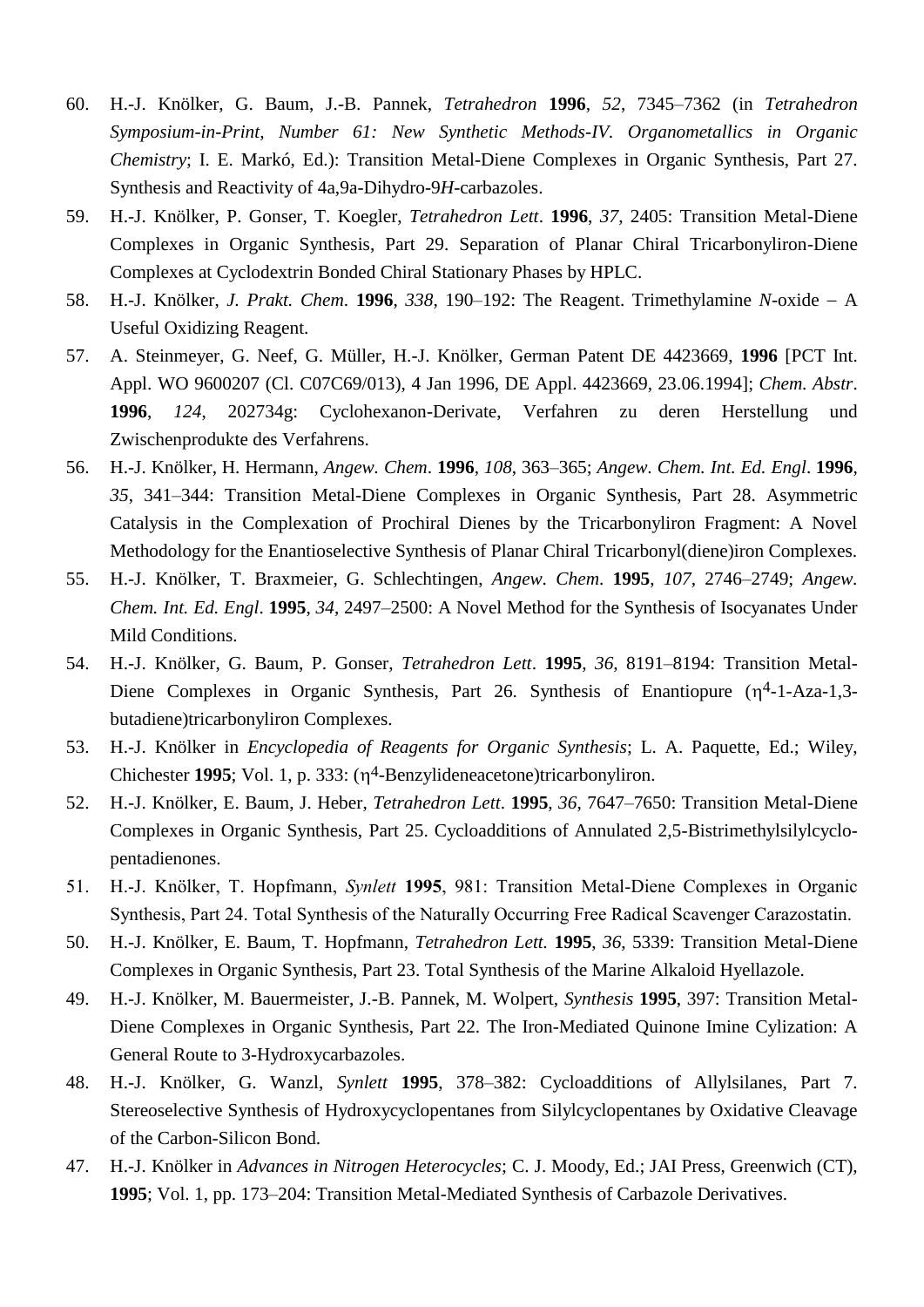- 46. H.-J. Knölker, *J. Prakt. Chem.* **1995**, *337*, 75–77: The Reagent. Manganese Dioxide, a Versatile Oxidizing Reagent.
- 45. H.-J. Knölker, G. Baum, M. Kosub, *Synlett* **1994**, 1012: Transition Metal-Diene Complexes in Organic Synthesis, Part 21. Iron-Mediated Diastereoselective Cyclizations to 1-Oxaspiro[4.5] decanes.
- 44. H.-J. Knölker, N. O'Sullivan, *Tetrahedron* **1994**, *50*, 10893–10908: Indoloquinones, Part 3. Palladium-Promoted Synthesis of Hydroxy-Substituted 5-Cyano-5*H*-benzo[b]carbazole-6,11diones.
- 43. H.-J. Knölker, G. Baum, R. Graf, *Angew. Chem.* **1994**, *106*, 1705–1707; *Angew. Chem. Int. Ed. Engl.* **1994**, *33*, 1612–1615: Cycloadditions of Allylsilanes, Part 6. Lewis Acid Promoted [2+2] Cycloaddition of Allylsilanes and Unsaturated Esters: A Novel Method for Cyclobutane Construction.
- 42. H.-J. Knölker, P. Gonser, P. G. Jones, *Synlett* **1994**, 405–408: Transition Metal-Diene Complexes in Organic Synthesis, Part 20. Development of Highly Efficient 1-Aza-1,3-butadiene Catalysts for the Complexation of 1,3-Dienes by the Tricarbonyliron Fragment.
- 41. H.-J. Knölker, M. Bauermeister, *J. Indian Chem. Soc.* **1994**, *71*, 345 (*Special Issue Dedicated to Professor D. P. Chakraborty*): Transition Metal-Diene Complexes in Organic Synthesis, Part 17. Studies Directed Towards the Iron-Mediated Synthesis of 2-Oxygenated Carbazole Alkaloids.
- 40. H.-J. Knölker, R. Hitzemann, *Tetrahedron Lett.* **1994**, *35*, 2157: Imidazole Derivatives, Part IX. Selective Reactions of Functionalized Imidazo[1,2-*a*]pyridines: Stereospecific Synthesis of 5,6- Dihydroimidazo[1,2-*a*]pyridines.
- 39. H.-J. Knölker, *J. Prakt. Chem.* **1994**, 336, 277–279: The Reagent. Pentacarbonyliron Fe[CO]<sub>5</sub>.
- 38. H.-J. Knölker, N. O'Sullivan, *Tetrahedron Lett.* **1994**, *35*, 1695–1698: Indoloquinones, Part 2. Palladium-Promoted Synthesis of a 7-Deoxyprekinamycin Isomer.
- 37. H.-J. Knölker, A.-A. El-Ahl, G. Weingärtner, *Synlett* **1994**, 194–196: Transition Metal-Diene Complexes in Organic Synthesis, Part 19. Oxidative Cyclization of Alkylamines at Tricarbonyliron-Cyclohexadiene Complexes: A Simple Access to Indole Derivatives.
- 36. H.-J. Knölker, R. Graf, *Synlett* **1994**, 131–133: [3+2] Cycloadditions of Allylsilanes, Part 5. Synthesis of Bicyclo[3.3.0]octanes by Domino [3+2] Cycloadditions of Allylsilanes and 3-Butyn-2 one.
- 35. H.-J. Knölker, J. Heber, *Synlett* **1993**, 924–926: Transition Metal-Diene Complexes in Organic Synthesis, Part 18. Iron-Mediated [2+2+1] Cycloadditions of Diynes and Carbon Monoxide: Selective Demetalation Reactions.
- 34. H.-J. Knölker, M. Bauermeister, *Tetrahedron* **1993**, *49*, 11221–11236: Transition Metal-Diene Complexes in Organic Synthesis, Part 16. Iron-Mediated Total Synthesis of 1-Oxygenated Carbazole Alkaloids.
- 33. H.-J. Knölker, N. Foitzik, R. Graf, J.-B. Pannek, P. G. Jones, *Tetrahedron* **1993**, *49*, 9955–9972: [3+2] Cycloadditions of Allylsilanes, Part 4. Dual Reactivity of Allyltrimethylsilane: Sakurai Reaction versus Trimethylsilylcyclopentane Annulation.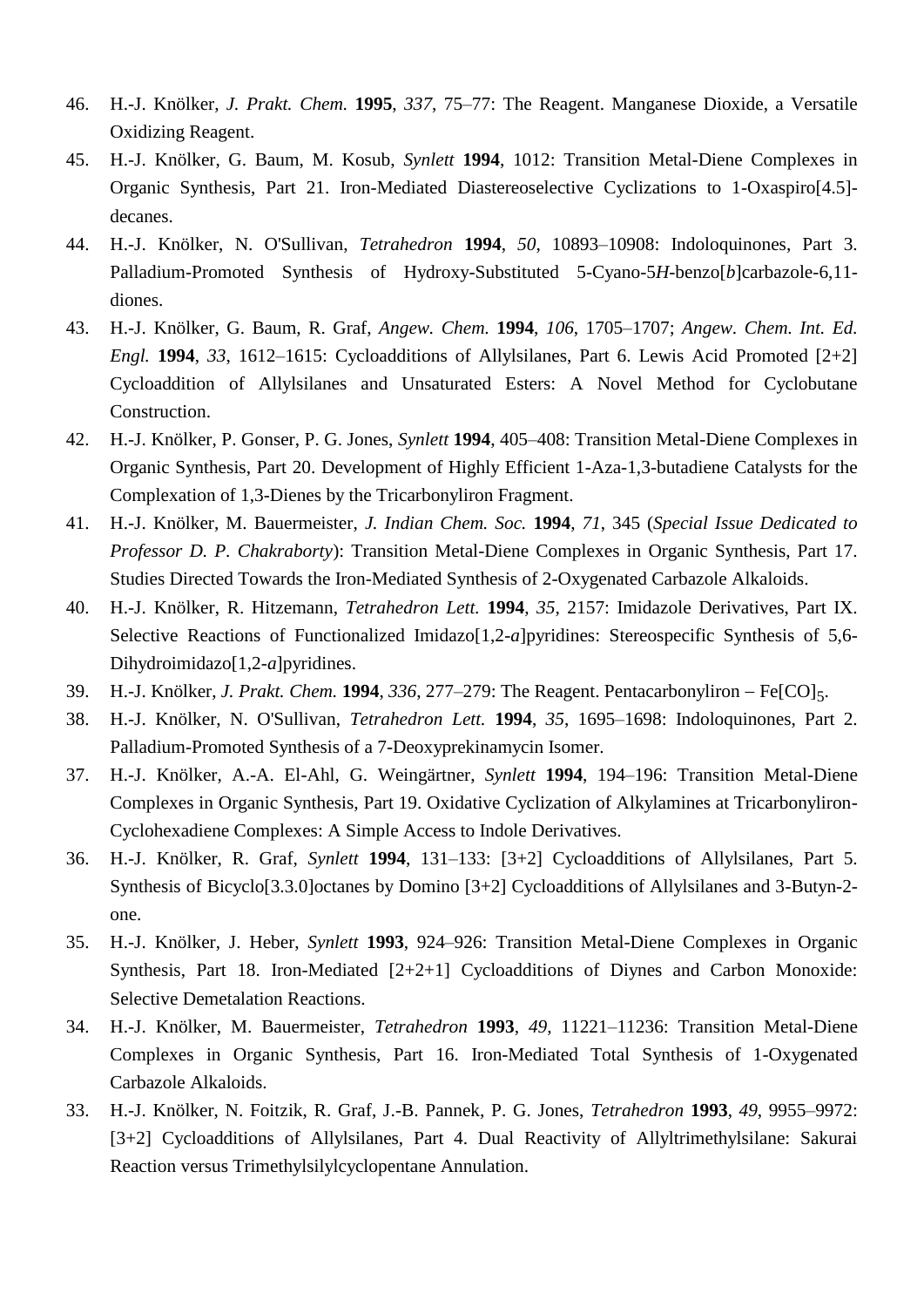- 32. H.-J. Knölker, M. Bauermeister, *Helv. Chim. Acta* **1993**, *76*, 2500–2514: Transition Metal-Diene Complexes in Organic Synthesis, Part 15. Iron-Mediated Total Synthesis of Carbazomycin A and B.
- 31. H.-J. Knölker, K. Hartmann, *Synlett* **1993**, 755–757: Indoloquinones, Part 1. Synthesis of 4,7- Dibenzyloxyindole and Selective Transformations to 4,7-Indoloquinones.
- 30. H.-J. Knölker, R. Graf, *Tetrahedron Lett.* **1993**, *34*, 4765–4768: [3+2] Cycloadditions of Allylsilanes, Part 3. Diastereoselective Construction of Two Contiguous Quaternary Carbon Centers by [3+2] Cycloaddition of Allyltrisisopropylsilane.
- 29. H.-J. Knölker, N. Foitzik, H. Goesmann, R. Graf, *Angew. Chem.* **1993**, *105*, 1104–1106; *Angew. Chem. Int. Ed. Engl.* **1993**, *32*, 1081–1083: [3+2] Cycloadditions of Allylsilanes, Part 2. A Versatile and Efficient Synthesis of Annulated Cyclopentanes by Stereoselective [3+2] Cycloaddition of Allylsilanes and Cycloalkenyl Methyl Ketones.
- 28. H.-J. Knölker, A.-A. El-Ahl, *Heterocycles* **1993**, *36*, 1381: Imidazole Derivatives, Part VIII. Stereoselective Formation of 1-[(*E*) 3-(1-Imidazolyl)-2-alkenoyl]imidazoles.
- 27. H.-J. Knölker, M. Bauermeister, J.-B. Pannek, D. Bläser, R. Boese, *Tetrahedron* **1993**, *49*, 841–862: Transition Metal-Diene Complexes in Organic Synthesis, Part 13. Highly Chemo- and Stereoselective Oxidations of Tricarbonyliron-Cyclohexadiene Complexes: Synthesis of 4-Deoxycarbazomycin B.
- 26. H.-J. Knölker, J. Heber, C. H. Mahler, *Synlett* **1992**, 1002–1004: Transition Metal-Diene Complexes in Organic Synthesis, Part 14. Regioselective Iron-Mediated [2+2+1] Cycloadditions of Alkynes and Carbon Monoxide: Synthesis of Substituted Cyclopentadienones.
- 25. H.-J. Knölker, M. Bauermeister, J.-B. Pannek, *Chem. Ber.* **1992**, *125*, 2783: Transition Metal-Diene Complexes in Organic Synthesis, Part 12. Regio- and Stereoselectivity of Electrophilic Substitutions of Arylamines by Tricarbonyliron-Complexed Cyclohexadienylium Cations and Oxidative Cyclizations to Carbazoles.
- 24. H.-J. Knölker, R. Boese, D. Döring, A.-A. El-Ahl, R. Hitzemann, P. G. Jones, *Chem. Ber.* **1992**, *125*, 1939–1951: Imidazole Derivatives, VII. Reaction of 1-Acylimidazoles with Dialkyl Acetylenedicarboxylates: Synthesis of Imidazo[1,2-*a*]pyridines, 2-Imidazolylmaleates, 1,5-Dihydroimidazo- [1,2-*a*]pyridines, Furo[2',3':2,3]pyrrolo[1,2-*a*]imidazoles, Furo[2',3':2,3]pyrrolo[1,2-*a*]benzimidazoles, and 7*H*-Pyrrolo[1,2-*a*]imidazoles.
- 23. H.-J. Knölker, P. Gonser, *Synlett* **1992**, 517–520: Transition Metal-Diene Complexes in Organic Synthesis, Part 11. Tricarbonyl $(\eta^4$ -1-aza-1,3-butadiene)iron Complexes as Iron Tricarbonyl Transfer Reagents: 1-Aza-1,3-butadiene-Catalyzed Transfer of the Iron Tricarbonyl Fragment and Complexation of 1,3-Dienes by Polymer-Supported Iron Tricarbonyl.
- 22. H.-J. Knölker, *Synlett* **1992**, 371–387 (*Account*): Transition Metal-Diene Complexes in Organic Synthesis, Part 10. Iron-Mediated Synthesis of Heterocyclic Ring Systems and Applications in Alkaloid Chemistry.
- 21. H.-J. Knölker, M. Bauermeister, *Heterocycles* **1991**, *32*, 2443–2450: Transition Metal-Diene Complexes in Organic Synthesis, Part 9. First Total Synthesis of Carbazomycinal.
- 20. H.-J. Knölker, K. Hartmann, *Synlett* **1991**, 428–430: Transition Metal-Diene Complexes in Organic Synthesis, Part 8. Iron-Mediated Approach to the Discorhabdin and Prianosin Alkaloids.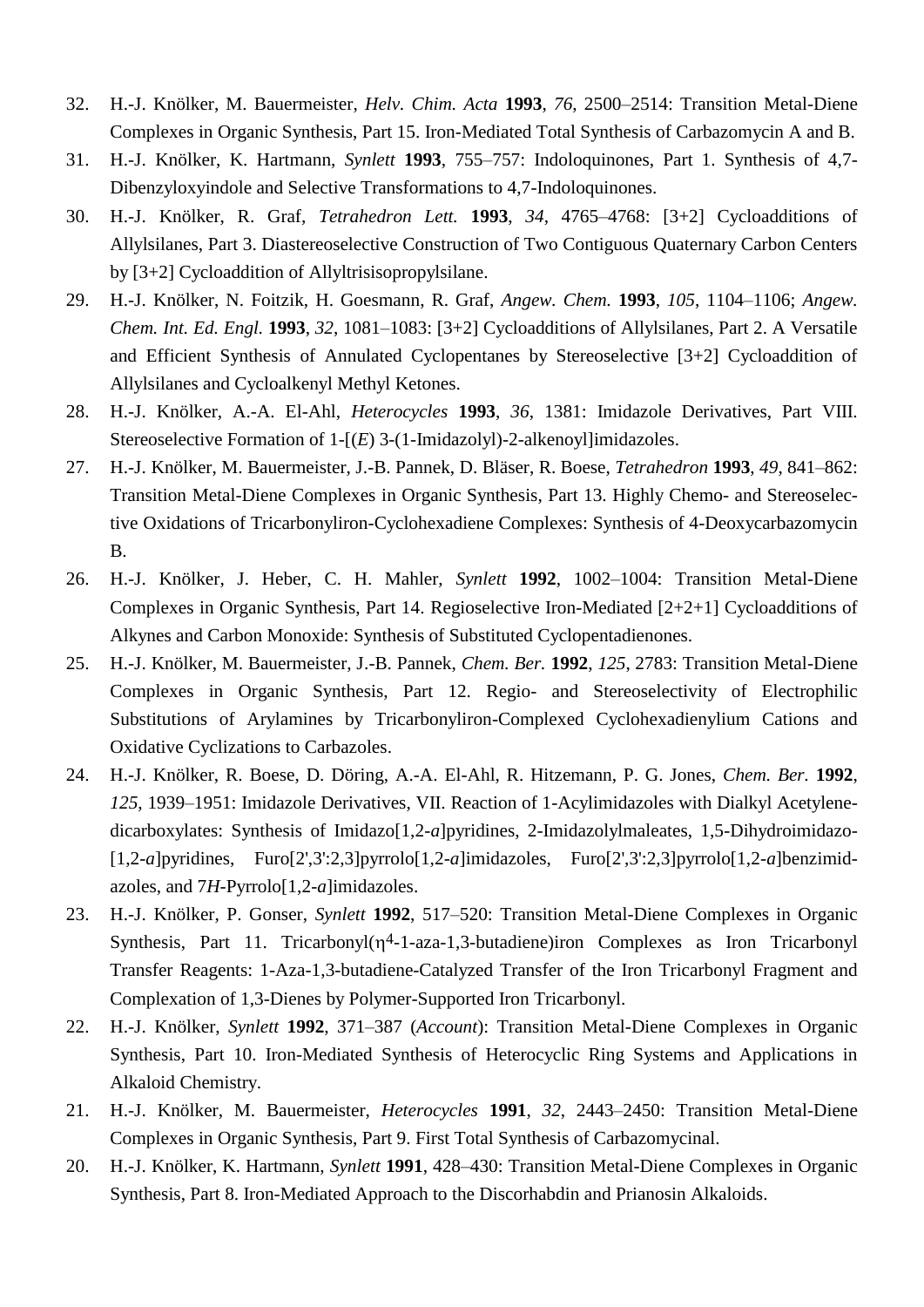- 19. H.-J. Knölker, R. Boese, K. Hartmann, *Tetrahedron Lett.* **1991**, *32*, 1953–1956: Transition Metal-Diene Complexes in Organic Synthesis, Part 7. Regioselectivity Control in Iron-Mediated Diastereoselective Spiroannelations of Arylamines: Cyclization to 1-Aza- versus 3- Azaspiro[5.5]undecanes.
- 18. H.-J. Knölker, D. Döring, A.-A. El-Ahl, P. G. Jones, *Synlett* **1991**, 241: Imidazole Derivatives, Part VI. A Diastereoselective Spirobicyclization Reaction Leading to the Novel Imidazo[1',2':1,2] pyrrolo[2,3-*b*]furans.
- 17. H.-J. Knölker, P. G. Jones, J.-B. Pannek, A. Weinkauf, *Synlett* **1991**, 147: Transition Metal-Diene Complexes in Organic Synthesis, Part 6. Stereoselective Synthesis of Iron-Complexed 4b,8a-Dihydrocarbazol-3-ones: A Novel Route to 4a,9a-Dihydro-9*H*-carbazoles and Highly Chemo-, Regio-, and Stereoselective Sakurai Reactions.
- 16. H.-J. Knölker in *Organic Synthesis via Organometallics*; K. H. Dötz, R. W. Hoffmann, Eds.; Vieweg, Braunschweig **1991**, p. 119: Transition Metal-Diene Complexes in Organic Synthesis, Part 5. Applications of Iron-Diene Complexes to Natural Product Synthesis.
- 15. H.-J. Knölker in *40 Jahre Fonds der Chemischen Industrie 1950-1990*; Verband der Chemischen Industrie, Ed.; Frankfurt **1990**, S. 219: Eisen-vermittelte Synthese von Heterocyclen.
- 14. H.-J. Knölker, R. Boese, R. Hitzemann, *Heterocycles* **1990**, *31*, 1435: Imidazole Derivatives, Part V. Imidazo[1',2':1,6]pyrido[2,3-*d*]pyridazine: Synthesis, Structure, and Preliminary Chemistry of a Novel Heterocyclic Ring System.
- 13. H.-J. Knölker, P. G. Jones, J.-B. Pannek, *Synlett* **1990**, 429–430: Conjugate Addition of Allylsilanes with Subsequent Sila-Wagner-Meerwein Rearrangement: A Novel Methodology for Stereoselective Trimethylsilylcyclopentane Annulation.
- 12. H.-J. Knölker, R. Boese, *J. Chem. Soc. Perkin Trans. 1* **1990**, 1821: Imidazole Derivatives, Part 4. A Novel and Direct Synthesis of 7*H*-Pyrrolo[1,2-*a*]imidazoles.
- 11. H.-J. Knölker, M. Bauermeister, *J. Chem. Soc. Chem. Commun.* **1990**, 664–665: Transition Metal-Diene Complexes in Organic Synthesis, Part 4. Iron-Mediated Total Synthesis of the Cytotoxic Carbazole Koenoline and Related Alkaloids.
- 10. H.-J. Knölker, R. Boese, R. Hitzemann, *Chem. Ber.* **1990**, *123*, 327: Imidazole Derivatives, III. Regiospecific Synthesis, Structure and Fluorescence Properties of Highly Substituted Imidazo[1,2 *a*]pyridines and Pyrido[1,2-*a*]benzimidazoles.
- 9. H.-J. Knölker, R. Boese, K. Hartmann, *Angew. Chem.* **1989**, *101*, 1745; *Angew. Chem. Int. Ed. Engl.* **1989**, *28*, 1678–1679: Transition Metal-Diene Complexes in Organic Synthesis, Part 3. Ironmediated Diastereoselective Spiroannelation to the Spiro[1,2,3,4-tetrahydroquinoline-4,1'-cyclohexane] System and a Novel Rearrangement to 2,3-Dihydroindole Derivatives.
- 8. H.-J. Knölker, M. Bauermeister, *J. Chem. Soc. Chem. Commun.* **1989**, 1468–1470: Transition Metal-Diene Complexes in Organic Synthesis, Part 2. The Total Synthesis of the Carbazole Antibiotic Carbazomycin B and an Improved Route to Carbazomycin A.
- 7. H.-J. Knölker, R. Boese, R. Hitzemann, *Heterocycles* **1989**, *29*, 1551: Imidazole Derivatives, Part II. Synthesis of Imidazo[1,2-*a*]pyridin-5-ones.